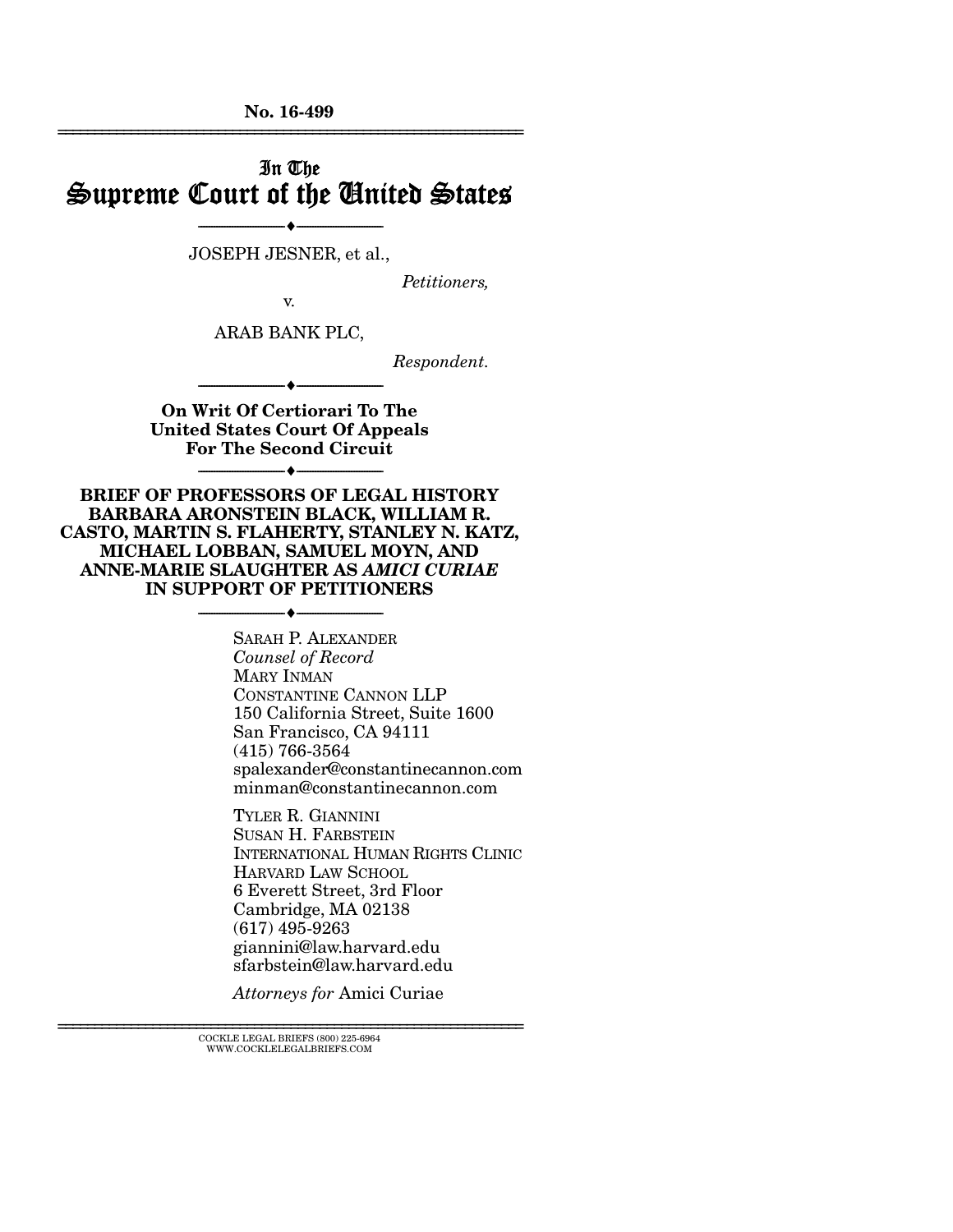## TABLE OF CONTENTS

| × |
|---|
|---|

|                |             |                                                                                                                            | $\mathbf{i}$   |
|----------------|-------------|----------------------------------------------------------------------------------------------------------------------------|----------------|
|                |             |                                                                                                                            | iv             |
|                |             | INTEREST OF THE AMICI CURIAE                                                                                               | $\mathbf{1}$   |
|                |             |                                                                                                                            | $\overline{2}$ |
|                |             |                                                                                                                            | 4              |
| $\mathbf{I}$ . |             | THE FIRST CONGRESS PASSED THE<br>ALIEN TORT STATUTE TO ENSURE A<br>FEDERAL REMEDY FOR LAW OF NA-                           | 4              |
|                | $A_{\cdot}$ | The Text of the Alien Tort Statute Does<br>Not Exempt Any Class of Defendant                                               | 4              |
|                | $B_{\cdot}$ | The Alien Tort Statute Vests Federal<br>Courts with Jurisdiction to Provide a<br>Meaningful Remedy for Law of Nations      | 5              |
|                | $C_{\cdot}$ | The Founders Intended the Alien Tort<br>Statute to Draw on Common-Law Prin-<br>ciples to Give the Statute Practical        | 7              |
| II.            |             | <b>JURIDICAL ENTITIES WERE NOT EX-</b><br>EMPT FROM LIABILITY FOR THEIR<br>AGENTS' TORTS IN VIOLATION OF THE               | 10             |
|                |             | A. Early English Corporations, Including<br>the British East India Company, Were<br>Held Liable for the Torts of Corporate | 11             |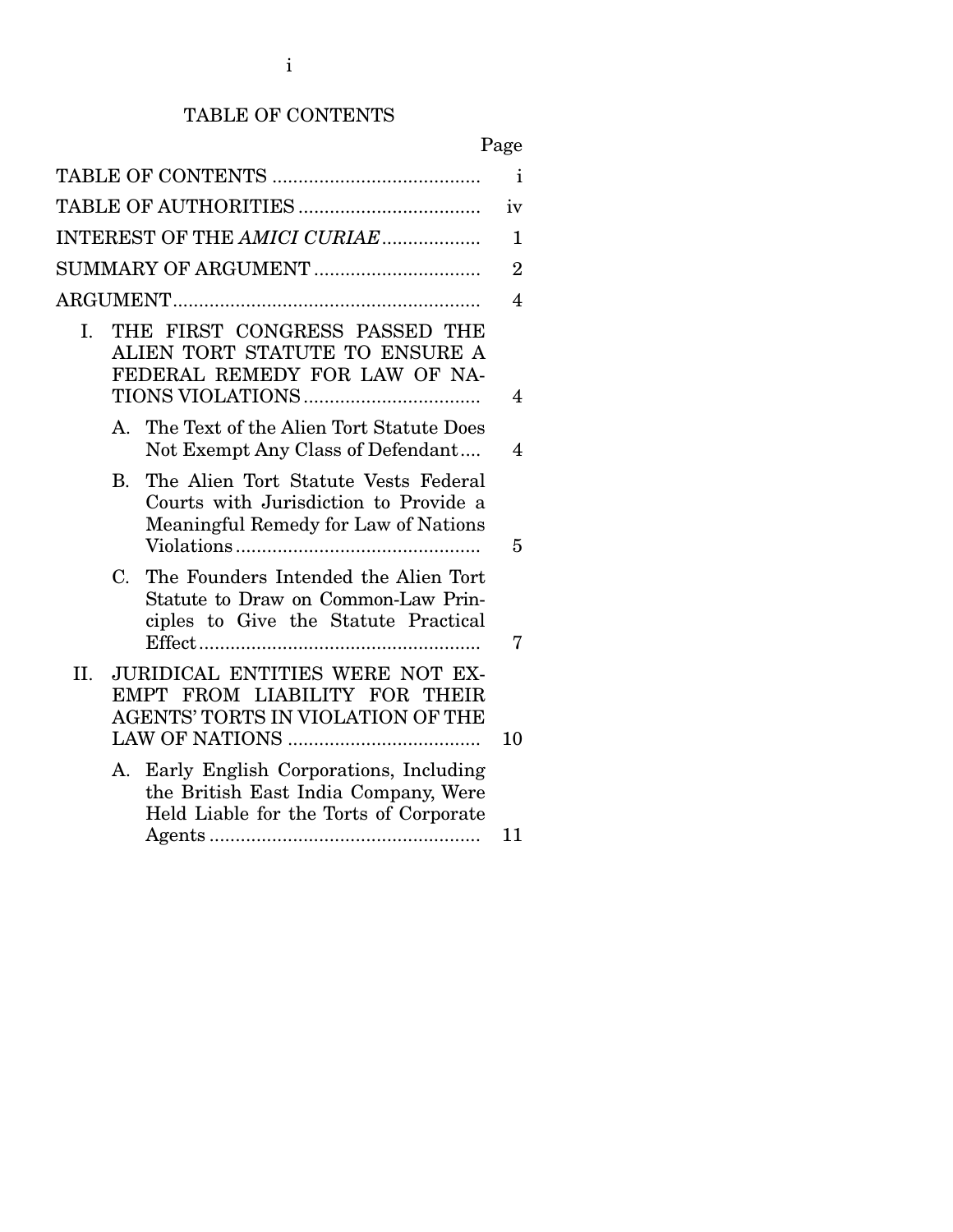## TABLE OF CONTENTS – Continued

Page

|                   |    | B. Courts Allocated Losses to Ships as<br>Juridical Entities for Law of Nations                                                                                | 16 |
|-------------------|----|----------------------------------------------------------------------------------------------------------------------------------------------------------------|----|
| III.              |    | AS THE MODERN CORPORATION<br>EMERGED, COURTS USED THE SAME<br>DOMESTIC COMMON-LAW PRINCIPLES<br>TO ALLOCATE LOSSES AGAINST COR-<br>PORATIONS FOR THEIR AGENTS' | 21 |
|                   |    | A. As Private Business Corporations<br>Emerged in America, Courts Held<br>Them Liable for Actions of Corporate                                                 | 22 |
|                   | В. | Early American Courts Understood<br>Corporate Liability as a Method of Al-<br>locating Losses to Corporate Principals                                          | 25 |
|                   |    |                                                                                                                                                                | 27 |
| <b>APPENDICES</b> |    |                                                                                                                                                                |    |
|                   |    |                                                                                                                                                                |    |
|                   |    | $\overline{1}$                                                                                                                                                 |    |

| APPENDIX B: Deliberations of British East In-<br>dia Company Committee of Correspondence |  |
|------------------------------------------------------------------------------------------|--|
| APPENDIX C: Upon Debate of the Whole Busi-                                               |  |
| ness Touching the Bill of the Sons of Greenhill                                          |  |
| Against the Companye & Sir Thomas Cham-                                                  |  |
| ber, Att a Committee for Law Suites 23 June                                              |  |
| 1668.                                                                                    |  |

ii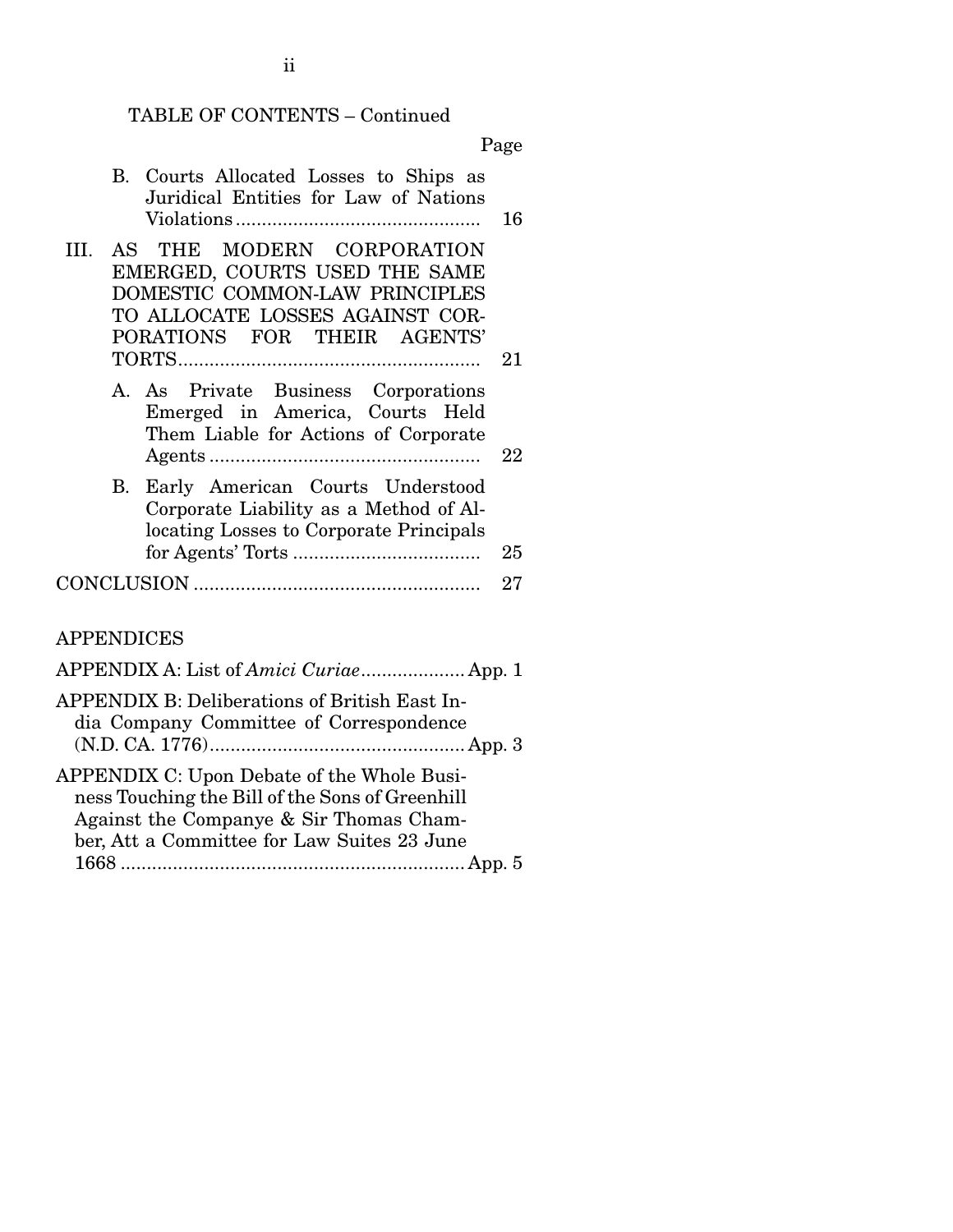iii

## TABLE OF CONTENTS – Continued

Page

APPENDIX D: Papers of Harry Verelst, East India Company Servant, Bengal; Governor of Bengal 1767-69 ................................................. App. 7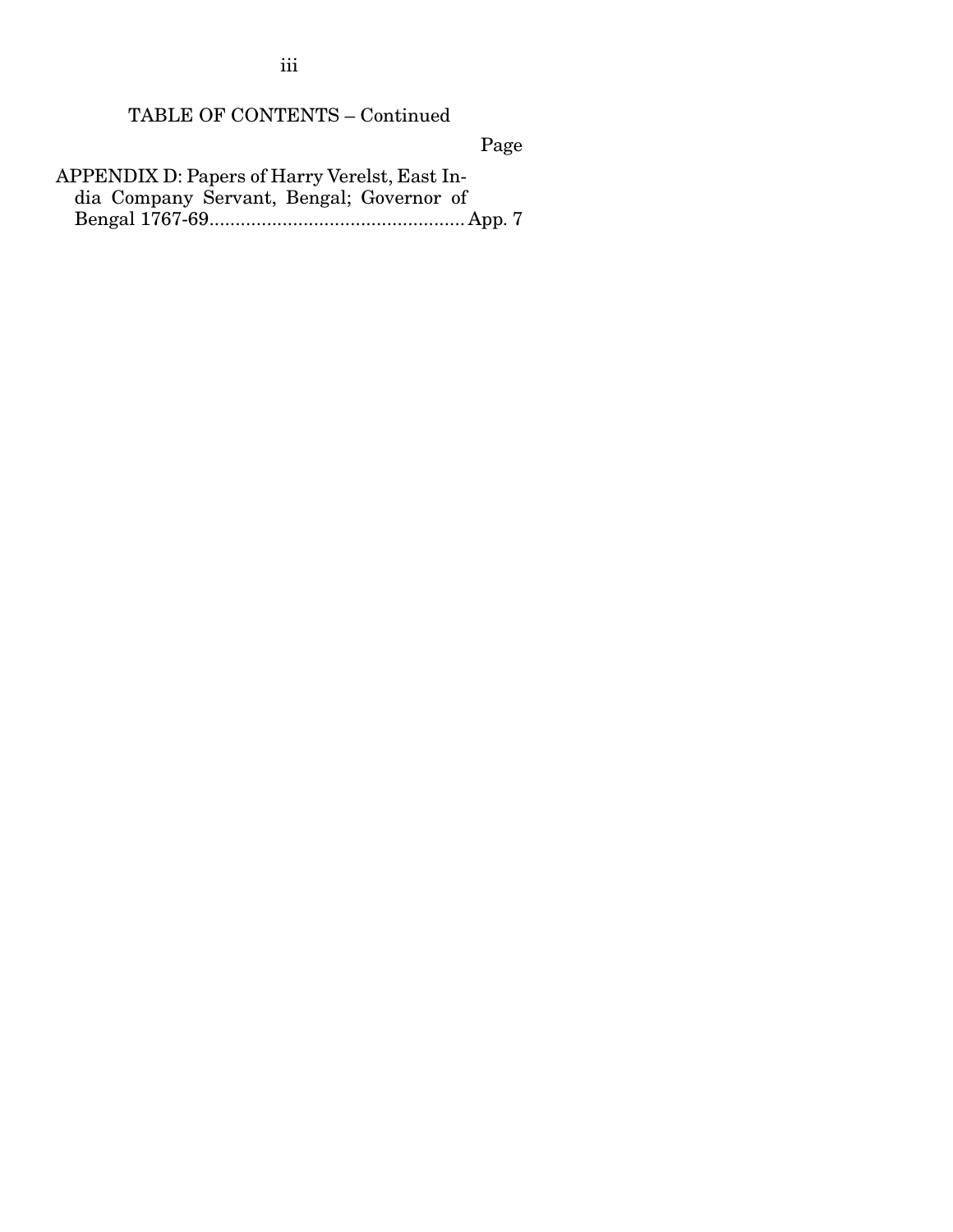## TABLE OF AUTHORITIES

# Page

## CASES

| Adams v. Wiscasset Bank, 1 Me. 361 (1821) 24                                                  |
|-----------------------------------------------------------------------------------------------|
| Bank of Columbia v. Patterson's Adm'r, 11 U.S.                                                |
| Bank of the United States v. M'Kenzie, 2 F. Cas.                                              |
| Bolchos v. Darrel, 3 F. Cas. 810 (D. S.C. 1795)10                                             |
| <i>Bolts v. Purvis</i> , (1775) 96 Eng. Rep. 601 (K.B.);                                      |
| Booth v. L'Esperanza, 3 F. Cas. 885 (D. S.C. 1798)9                                           |
| Chestnut Hill & Springhouse Tpk. Co. v. Rutter,<br>4 Serg. & Rawle 6 (1818) 24, 25, 26, 27    |
| Cojamaul v. Verelst, (1774) 2 Eng. Rep. 276                                                   |
| Eachus v. Trs. of the Ill. & Mich. Canal, 17 Ill.                                             |
| <i>Ekins v. The East India Company</i> , (1718) 1 Eng.<br>Rep. 1011 (H.L.); 2 Bro. P.C. 38214 |
| Flomo v. Firestone Nat'l Rubber Co., LLC, 643                                                 |
| Henfield's Case, 11 F. Cas. 1099 (C.C.D. Pa. 1793)7                                           |
| <i>Horn v. Ivy</i> , (1669) 86 Eng. Rep. 33 (K.B.); 1                                         |
| Hotchkis v. Royal Bank of Scotland, (1797) 2<br>Eng. Rep. 1202 (H.L.); 6 Bro. P.C. 465 11     |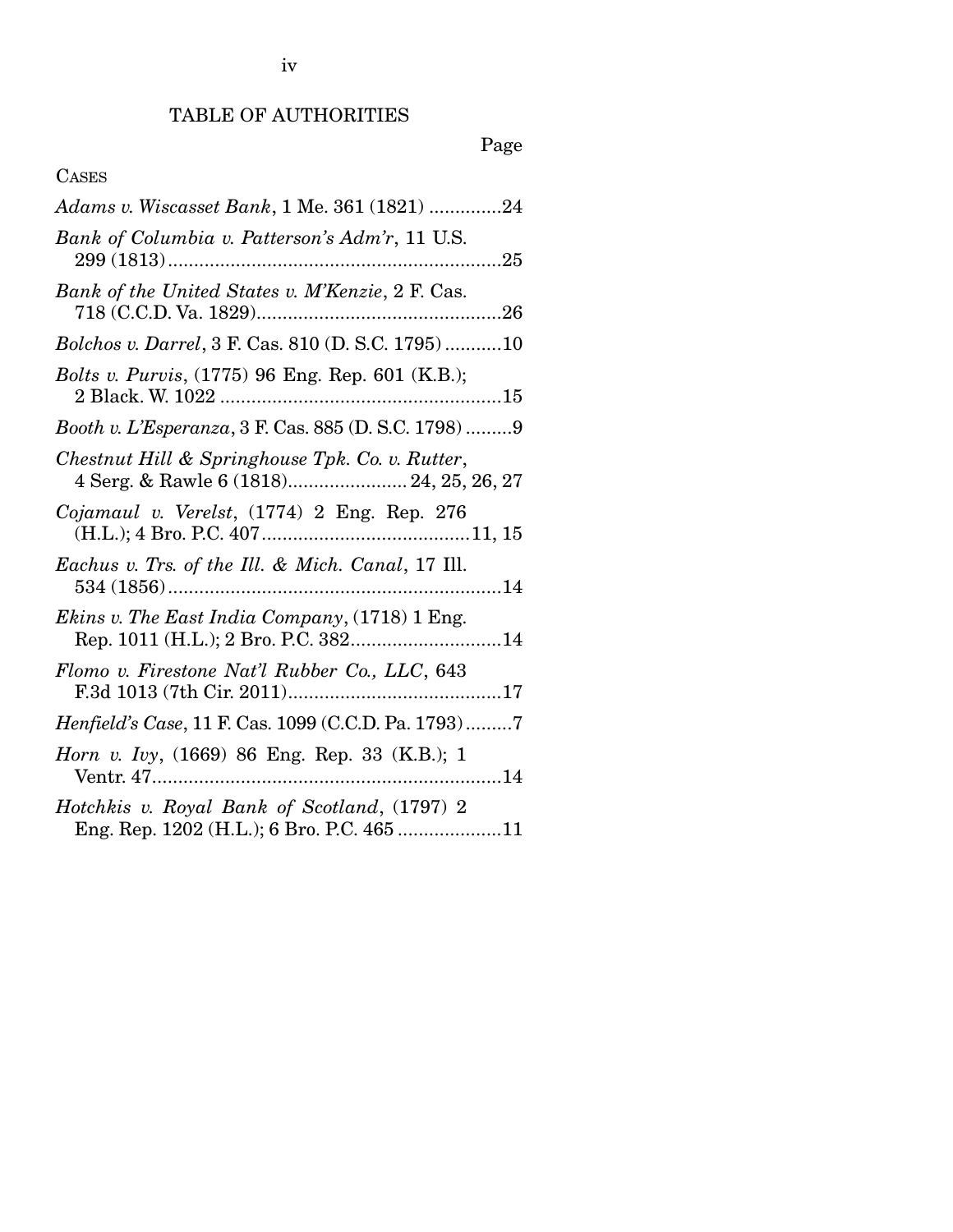## TABLE OF AUTHORITIES – Continued

|                                                                                                | Page |
|------------------------------------------------------------------------------------------------|------|
| Kiobel v. Royal Dutch Petroleum Co., 133 S. Ct.<br>$1659(2013)$                                |      |
| Mayor of Lynn v. Turner, (1774) 98 Eng. Rep. 980                                               |      |
| Moodalay v. The East India Company, (1785) 28<br>Eng. Rep. 1245 (Ch.); 1 Bro. C.C. 469 11      |      |
| Moore v. Fitchburg R.R. Corp., 70 Mass. (4 Gray)                                               |      |
| Nicol v. Verelst, (1779) 96 Eng. Rep. 751 (K.B.);                                              |      |
| Phila., Wilmington, & Balt. R.R. v. Quigley, 62                                                |      |
| Purviance v. Angus, 1 U.S. (1 Dall.) 180 (High Ct.                                             |      |
| Rafael v. Verelst, (1775) 96 Eng. Rep. 579 (K.B.);                                             |      |
| Rafael v. Verelst, (1776) 96 Eng. Rep. 621 (K.B.);                                             |      |
| Riddle v. Proprietors of Merrimack River Locks<br>& Canals, 7 Mass. (7 Tyng) 169 (1810) 23, 24 |      |
| Shelling v. Farmer, (1725) 93 Eng. Rep. 756                                                    |      |
| Smith v. Bank of Washington, 5 Serg. & Rawle                                                   |      |
| $11 \t 11 \t 11 \t 10170.900 (000.1)$                                                          |      |

*Sosa v. Alvarez-Machain*, 542 U.S. 692 (2004) .... *passim*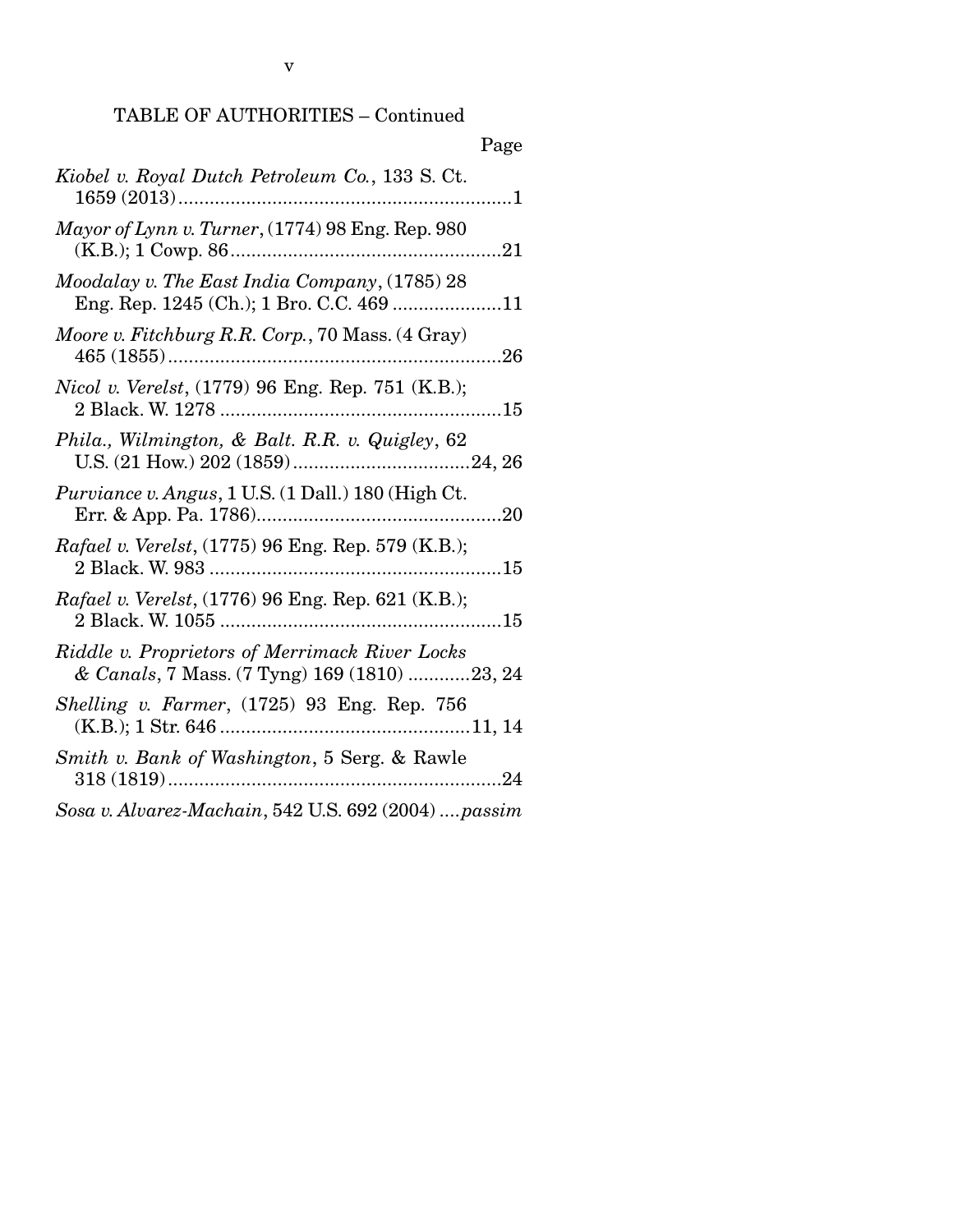## TABLE OF AUTHORITIES – Continued

| Page                                                                                           |
|------------------------------------------------------------------------------------------------|
| Talbot v. Commanders & Owners of the Three<br>Brigs, 1 U.S. (1 Dall.) 95 (High Ct. Err. & App. |
| Talbot v. Jansen, 3 U.S. (3 Dall.) 133 (1795) 19                                               |
| Tel-Oren v. Libyan Arab Republic, 726 F.2d 774                                                 |
| The Amiable Nancy, 16 U.S. 546 (1818)19, 20                                                    |
| The Case of Thomas Skinner, Merchant v. The<br>East India Company, (1666) 6 State Trials       |
| The Little Charles, 26 F. Cas. 979 (C.C.D. Va.                                                 |
| The Lively, 15 F. Cas. 631 (C.C.D. Mass. 1812)19                                               |
| The Malek Adhel, 43 U.S. (2 How.) 210 (1844)18, 20                                             |
| The Mariana Flora, 24 U.S. (11 Wheat.) 1 (1826) 18                                             |
| The Mary Ford, 3 U.S. (3 Dall.) 188 (1796)  9, 10, 19                                          |
| <i>The Palmyra</i> , 25 U.S. (12 Wheat.) 1 (1827)18, 19                                        |
| The Resolution, 2 U.S. (2 Dall.) 1 (Fed. App. Pa.                                              |
| The Vrouw Judith, (1799) 165 Eng. Rep. 130; 1.                                                 |
| Townsend v. Susquehanna Tpk. Rd. Co., 6 Johns.                                                 |
| United States v. Amedy, 24 U.S. (11 Wheat.) 392                                                |
|                                                                                                |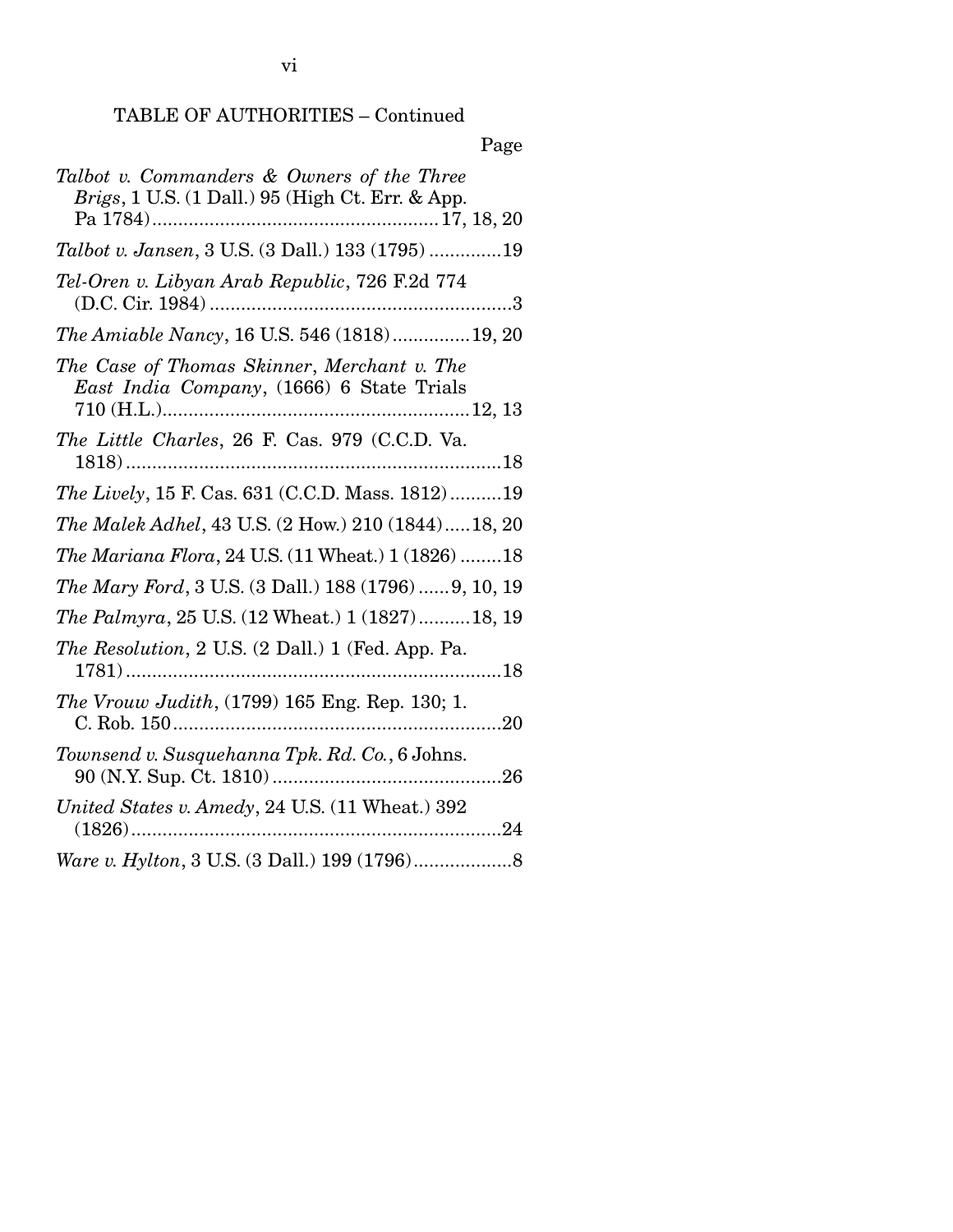# TABLE OF AUTHORITIES – Continued

|                                                  | Page |
|--------------------------------------------------|------|
| Warren Mfg. Co. v. Etna Ins. Co., 29 F. Cas. 294 |      |
| Wilson v. Rockland Mfg. Co., 2 Del. 67 (Del. Su- |      |
| Wych v. Meal, (1734) 24 Eng. Rep. 1078 (Ch.); 3  |      |
| Yarborough v. The Bank of England, (1812) 104    |      |

#### **STATUTES**

| Act to Establish the Judicial Courts of the |  |
|---------------------------------------------|--|
|                                             |  |
|                                             |  |

## OTHER AUTHORITIES

| James Kent, 1 Commentaries on American Law     |  |
|------------------------------------------------|--|
|                                                |  |
|                                                |  |
|                                                |  |
| 13 Journals of the Continental Congress, 1774- |  |
| 27 Journals of the Continental Congress 1774-  |  |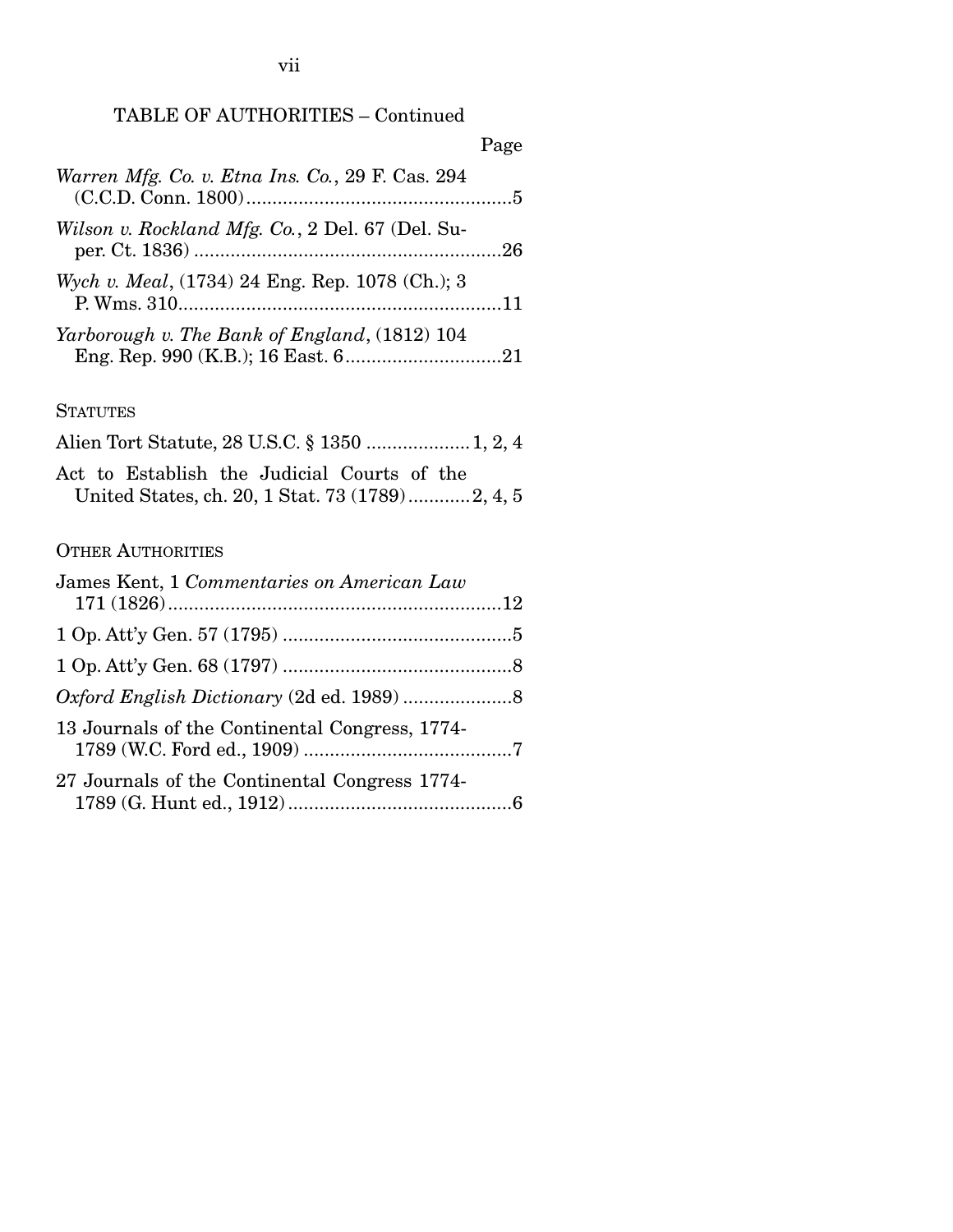viii

## TABLE OF AUTHORITIES – Continued

## Page

| 3 The Debates in the Several State Conventions<br>on the Adoption of the Federal Constitution                                                |
|----------------------------------------------------------------------------------------------------------------------------------------------|
| Andre Nollkaemper, Internationally Wrongful<br>Acts in Domestic Courts, 101 Am. J. Int'l L. 760                                              |
| Anne-Marie Burley [Slaughter], The Alien Tort<br>Statute and the Judiciary Act of 1789: A<br>Badge of Honor, 83 Am. J. Int'l L. 461 (1989) 5 |
| Federalist No. 42 (James Madison) (C. Rossiter                                                                                               |
| Francis Hilliard, 2 The Law of Torts or Private<br>26                                                                                        |
| Gary T. Schwartz, The Character of Early American<br>Tort Law, 36 UCLA L. Rev. 641 (1989) 21, 22, 23, 27                                     |
| Gerard Carl Henderson, The Position of Foreign<br>Corporations in American Constitutional Law                                                |
| James Grant, A Practical Treatise on the Law of                                                                                              |
| Joseph K. Angell & Samuel Ames, Treatise on<br>the Law of Private Corporations Aggregate                                                     |
| Matthew Bacon, 3 New Abridgment of the Law                                                                                                   |
| Morton J. Horwitz, The Transformation of Amer-                                                                                               |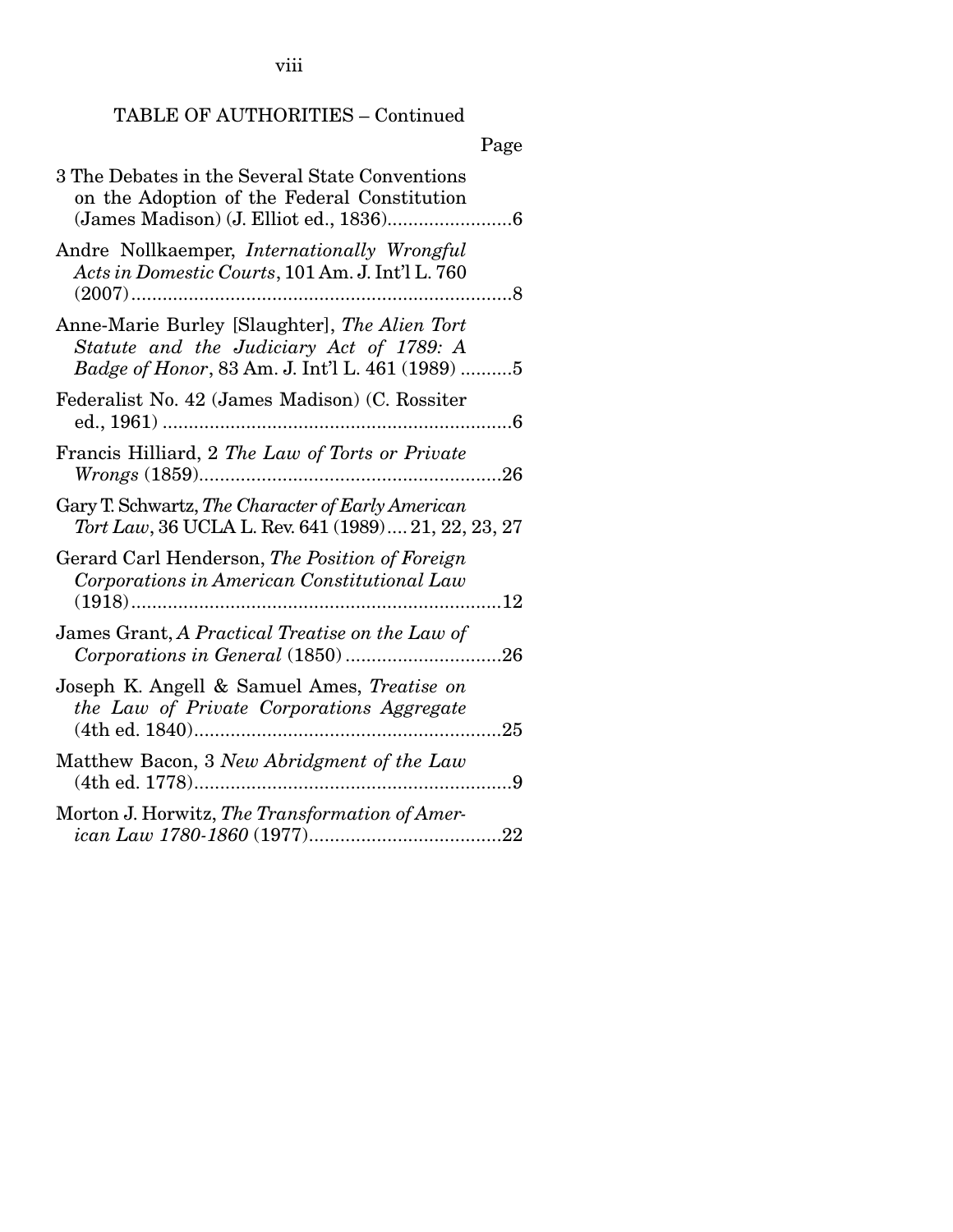ix

## TABLE OF AUTHORITIES – Continued

## Page

| Patrick Devlin, Jury Trial of Complex Cases:<br>English Practice at the Time of the Seventh<br>Amendment, 80 Colum. L. Rev. 43 (1980)11               |      |
|-------------------------------------------------------------------------------------------------------------------------------------------------------|------|
| Pet. of Royal Bank of Scotland (July 18, 1728)11                                                                                                      |      |
| Simeon Eben Baldwin, <i>History of the Law of Pri-</i><br>vate Corporations in the Colonies and States,<br>in 3 Select Essays in Anglo-American Legal |      |
| Stewart Kyd, 1 A Treatise on the Law of Corpo-<br><i>rations</i> 261 (1793)                                                                           | . 14 |
| Thomas M. Cooley, A Treatise on the Law of<br>Torts, or the Wrongs which Arise 67 (John                                                               |      |
| W. Page Keeton et al., Prosser & Keeton on Torts                                                                                                      |      |
| William Blackstone, 1 Commentaries of the Laws                                                                                                        |      |
| William Blackstone, 4 Commentaries of the Laws                                                                                                        |      |
| William R. Casto, The Federal Courts' Protective<br>Jurisdiction over Torts Committed in Viola-<br>tions of the Law of Nations, 18 Conn. L. Rev.      |      |
| Young B. Smith, Frolic and Detour IV, 23 Colum.                                                                                                       |      |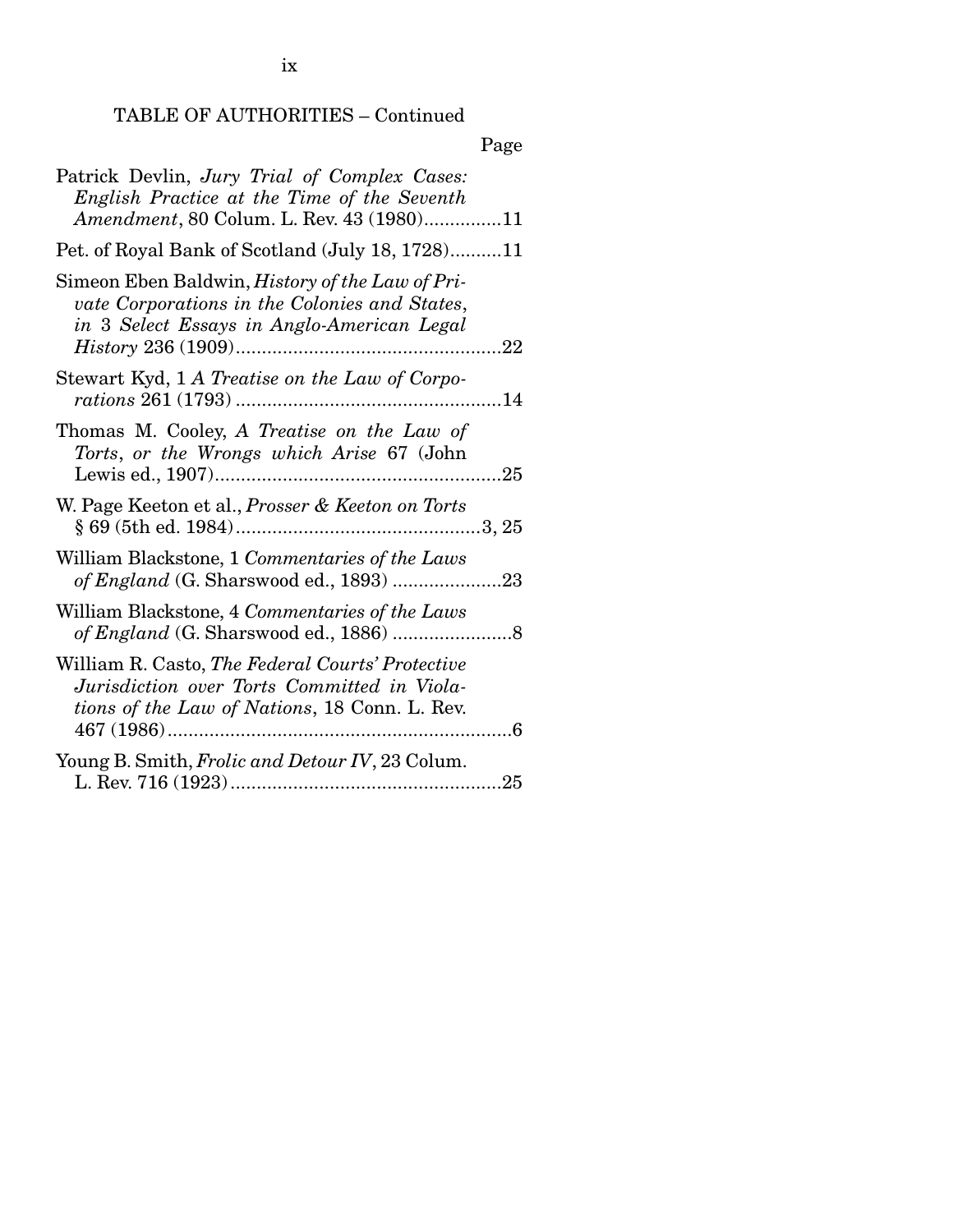#### INTEREST OF THE *AMICI CURIAE*

 *Amici curiae* respectfully submit this brief pursuant to Supreme Court Rule 37 in support of Petitioners.1 *Amici* (listed in Appendix A) are professors of legal history who have an interest in the proper understanding and interpretation of the Alien Tort Statute ("ATS"), 28 U.S.C. § 1350, and of this Court's decisions in *Kiobel v. Royal Dutch Petroleum Co.*, 133 S. Ct. 1659 (2013), and *Sosa v. Alvarez-Machain*, 542 U.S. 692 (2004). Among the *amici* are individuals who filed an *amicus curiae* brief in *Sosa*, 2 the position of which this Court adopted in Part III of its opinion. *See* 542 U.S. at 713-14. Several of the *amici* also filed two *amici curiae*  briefs in *Kiobel* concerning the historical context of the ATS.<sup>3</sup>

 Despite this Court's decision in *Kiobel*, the Second Circuit has refused to find corporations liable under the ATS. *Amici* respectfully urge this Court to bring the Second Circuit in line with its sister courts in recognizing that corporate liability under the ATS is

<sup>&</sup>lt;sup>1</sup> The parties have consented to the filing. No counsel for a party authored this brief in whole or in part, and no such counsel or party made a monetary contribution intended to fund the preparation or submission of this brief. No persons other than the *amici* or their counsel made a monetary contribution to this brief 's preparation or submission.

<sup>2</sup> The *amici* who joined the *Sosa* brief are William R. Casto and Anne-Marie Slaughter.

<sup>3</sup> The *amici* who joined the *Kiobel* briefs are Barbara Aronstein Black, William R. Casto, Martin S. Flaherty, Stanley N. Katz, Michael Lobban, and Anne-Marie Slaughter.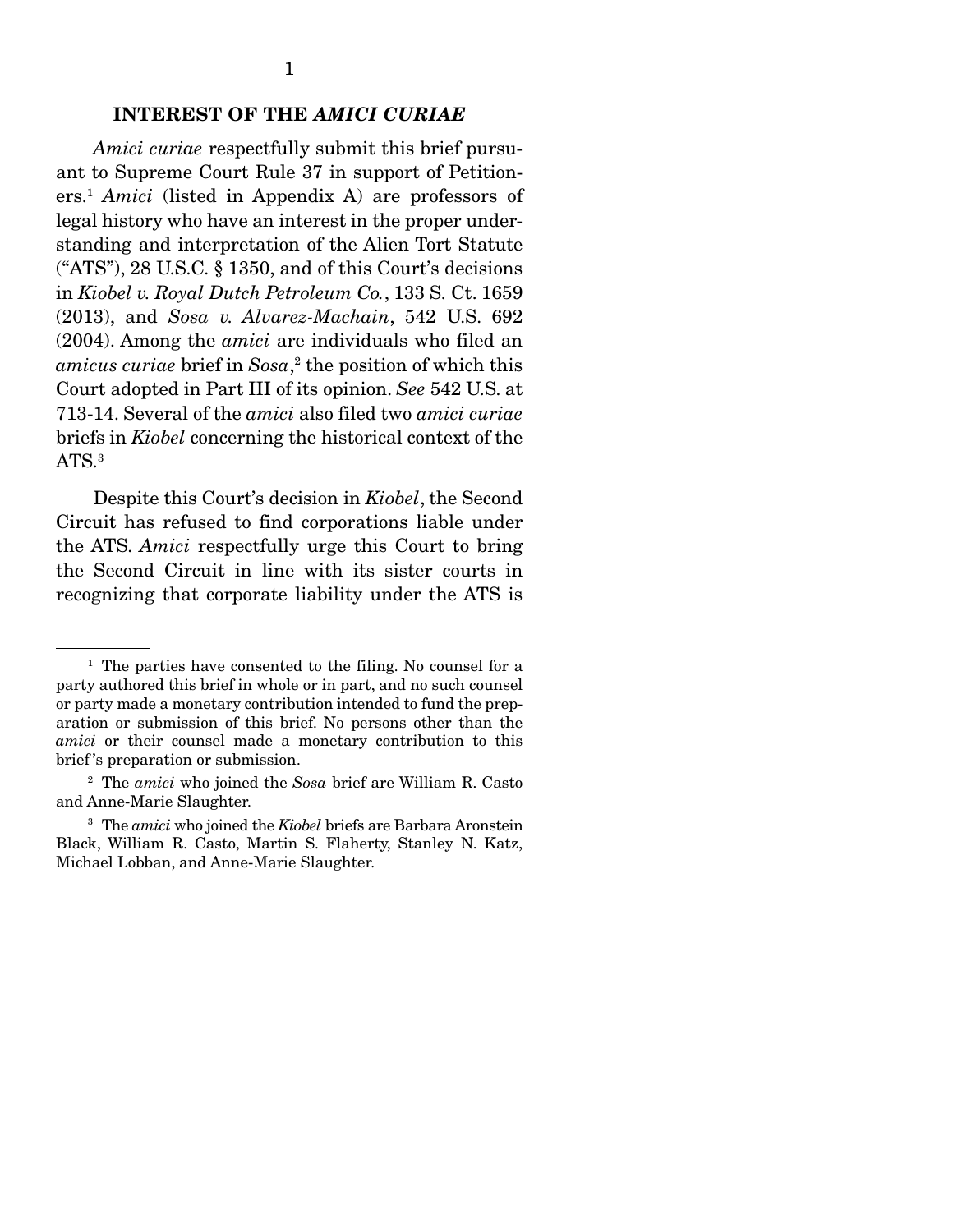consistent with the text, history, and purpose of the statute.

--------------------------------- ---------------------------------

#### SUMMARY OF ARGUMENT

 In *Sosa v. Alvarez-Machain*, this Court recognized that the First Congress intended the Alien Tort Statute ("ATS"), 28 U.S.C. § 1350, to provide jurisdiction over "private causes of action for certain torts in violation of the law of nations." 542 U.S. 692, 724 (2004).4 As further acknowledged by this Court, the First Congress understood that the common law would give "practical effect" to this jurisdictional grant. *Id.* at 719- 20.

 The Second Circuit's decision to read a corporate exemption into the ATS is both inconsistent with the statute's plain text and contrary to congressional intent. The text creates a broad civil remedy ("all causes") for aliens and excludes no class of defendant from suit. The Founders established a federal forum to discharge the nation's duty, as the best method to provide a remedy for aliens and to avoid state courts hostile to foreigners.

 To give effect to this broad remedial purpose, the First Congress intended that federal courts would, first, draw the norms governing prohibited conduct

<sup>4</sup> This brief is concerned with the original text of the ATS. An Act to Establish the Judicial Courts of the United States, ch. 20, § 9, 1 Stat. 73, 77 (1789). The text has not meaningfully changed, and any changes do not affect this brief 's analysis.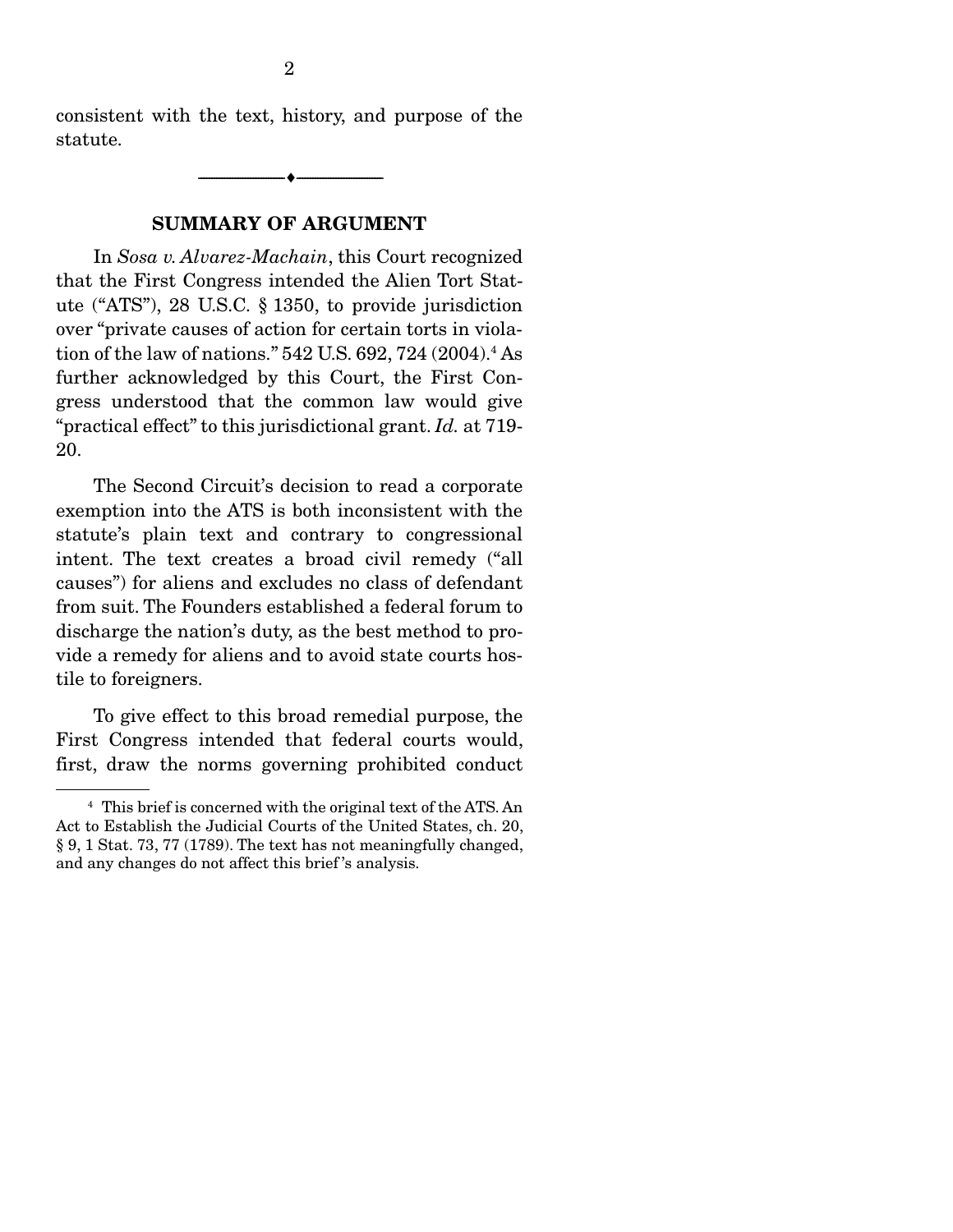from the law of nations and, second, look to the common law to resolve questions left unanswered by the law of nations. *See Tel-Oren v. Libyan Arab Republic*, 726 F.2d 774, 778 (D.C. Cir. 1984) (Edwards, J., concurring). As relevant here, the First Congress understood that issues such as corporate liability – a method of al $location$  losses caused by agents' torts<sup>5</sup> – would be resolved based on common-law principles.

 During the Founders' era, juridical entities were not exempt from liability for law of nations violations. Cases against entities resembling the modern corporation, such as the British East India Company or shipping enterprises, show as much. No corporate entities were immune from the familiar tenet that principals would bear the losses for their agents' torts in violation of the law of nations. The Founders would have been confounded at the idea that incorporation could insulate corporate actors from liability for their agent's wrongful acts.

 As modern business corporations proliferated during the nineteenth century, courts readily applied established agency concepts to allocate damages to the corporation (the principal) for the actions of its employees (the agents). Accordingly, this Court should reject

<sup>&</sup>lt;sup>5</sup> Loss allocation is "a deliberate allocation of a risk. The losses caused by the torts of employees . . . are placed upon the employer because, having engaged in an enterprise . . . and sought to profit by it, it is just that he, rather than the innocent injured plaintiff should bear them; and because he is better able to absorb them, and to distribute them. . . ." W. Page Keeton et al., *Prosser & Keeton on Torts* § 69, at 500 (5th ed. 1984).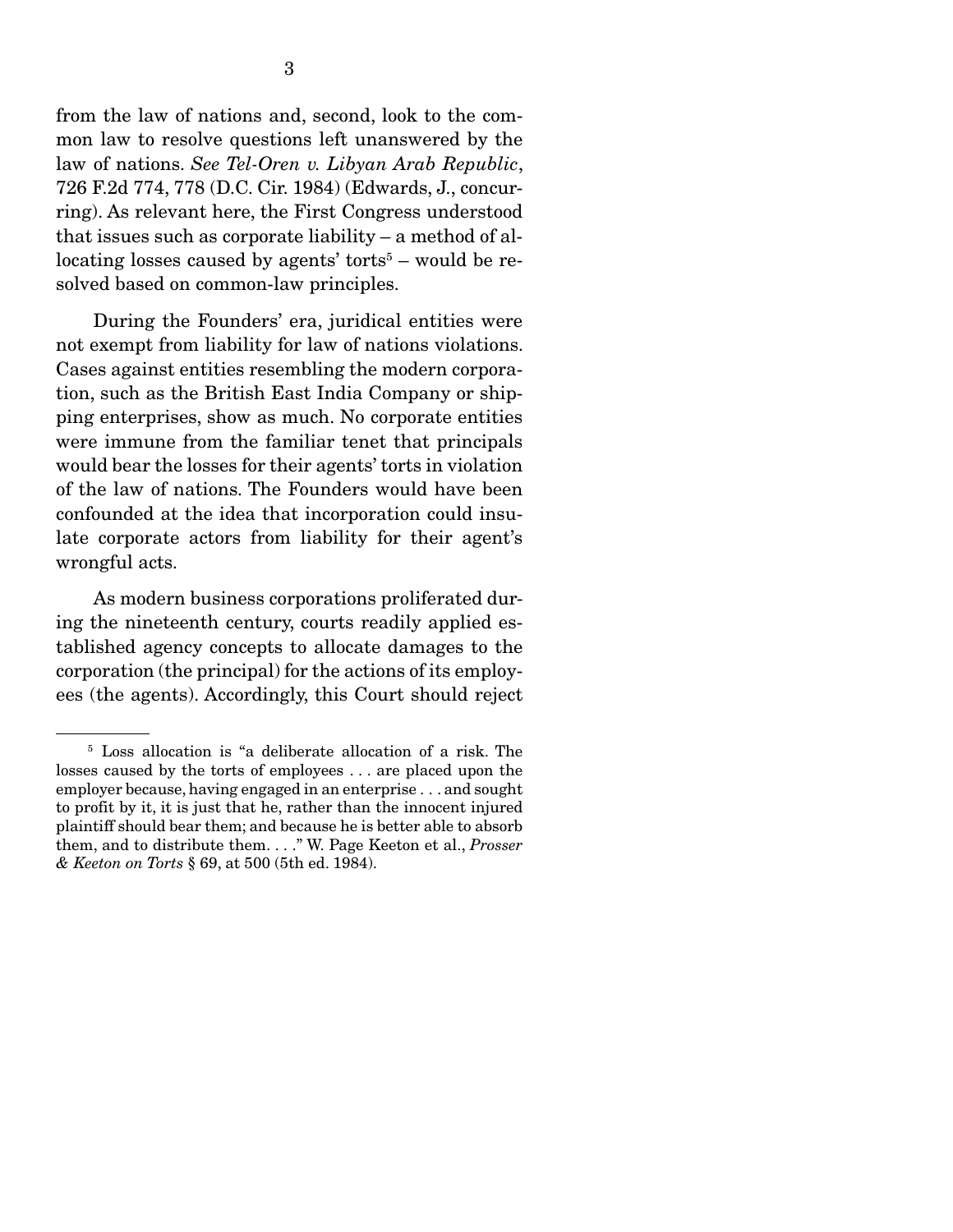the ahistorical conclusion that the ATS does not recognize corporate liability.

--------------------------------- ---------------------------------

### ARGUMENT

### I. THE FIRST CONGRESS PASSED THE ALIEN TORT STATUTE TO ENSURE A FEDERAL REMEDY FOR LAW OF NATIONS VIOLA-**TIONS**

 The Alien Tort Statute ("ATS"), 28 U.S.C. § 1350, vests federal courts with jurisdiction to provide a tort remedy for violations of the law of nations. The First Congress intended the statute to accomplish several goals; among these was forestalling the appearance of American complicity in such violations. The First Congress understood that the common law would resolve any legal questions left unanswered by the law of nations. A corporate exemption is nowhere in the common law of the time.

### A. The Text of the Alien Tort Statute Does Not Exempt Any Class of Defendant

 The best evidence of congressional purpose is the statute's text. *See Sosa v. Alvarez-Machain*, 542 U.S. 692, 718 (2004). The ATS identifies the plaintiff ("an alien") but is silent with regard to who may be sued. An Act to Establish the Judicial Courts of the United States, ch. 20, § 9, 1 Stat. 73, 77 (1789) ("Judiciary Act"). Nothing in the statute's text can be read to limit jurisdiction to suits against natural persons.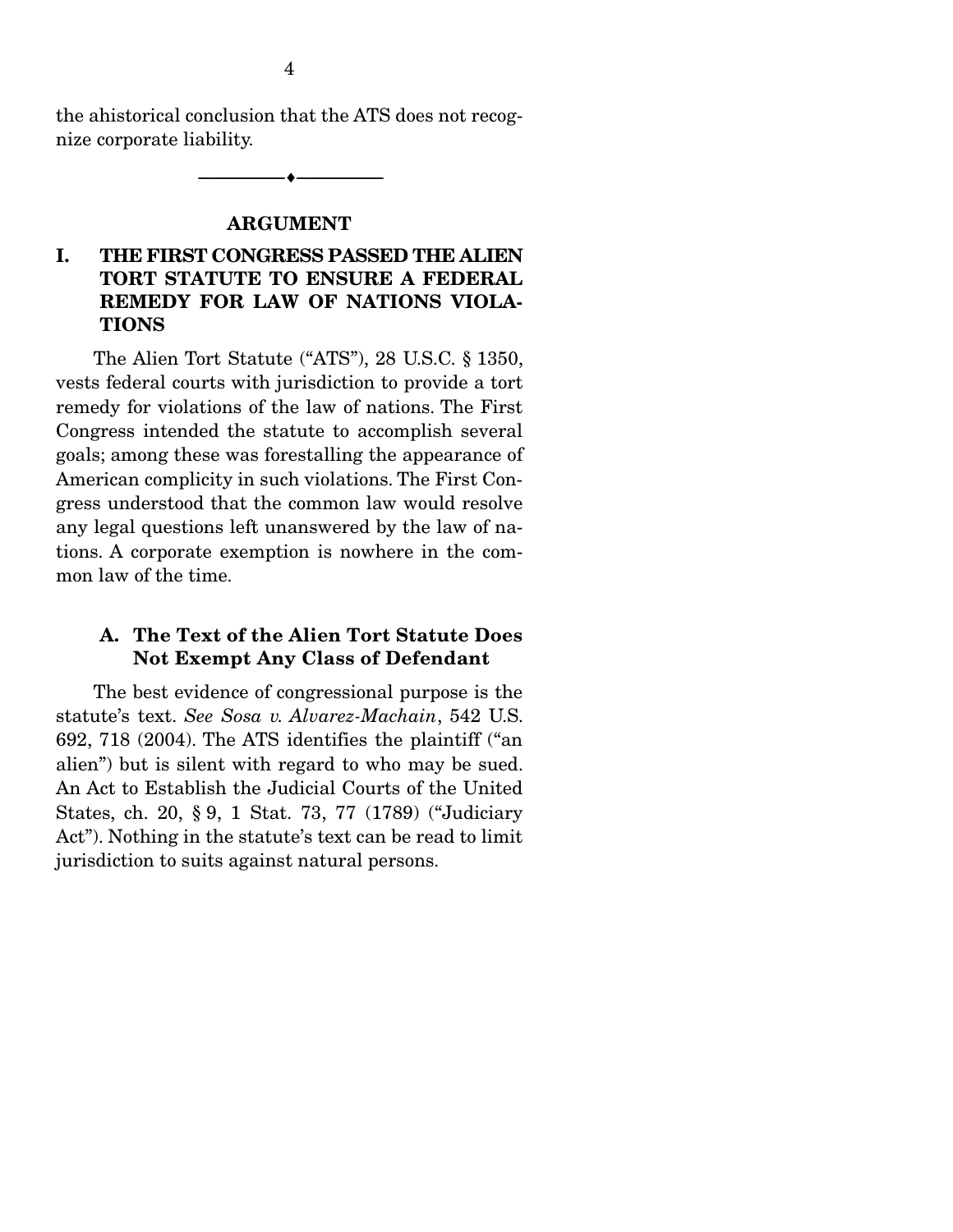The ATS deliberately extended jurisdiction to "all causes" in tort for violations of the law of nations. *Id*. The word "all" evinces congressional intent to provide plaintiffs with broad remedies. To exclude a class of defendants would run counter to this text; a suit against a corporation is undeniably a "cause." *See Warren Mfg. Co. v. Etna Ins. Co.*, 29 F. Cas. 294, 295 (C.C.D. Conn. 1800) (Case No. 17,206). Had Congress intended to exempt particular defendants from ATS suits, it would have done so explicitly. *See, e.g.*, Judiciary Act, ch. 20, § 11, 1 Stat. at 78-79 (limiting defendants in other contexts). Excluding a class of defendants requires reading words into the text that Congress simply did not enact. No early interpreter did so. *See*, *e.g.*, 1 Op. Att'y Gen. 57 (1795) (not distinguishing among defendants and noting that ATS plaintiffs could include a "company").

### B. The Alien Tort Statute Vests Federal Courts with Jurisdiction to Provide a Meaningful Remedy for Law of Nations Violations

 Congress enacted the ATS as part of a larger effort to join the international community by embracing the law of nations, a set of international norms of conduct. *See Sosa*, 542 U.S. at 714-15; *see also* Anne-Marie Burley [Slaughter], *The Alien Tort Statute and the Judiciary Act of 1789: A Badge of Honor*, 83 Am. J. Int'l L. 461, 483-84 (1989). The Founders were frustrated by the Articles of Confederation's limited powers to address law of nations violations and the state courts' ad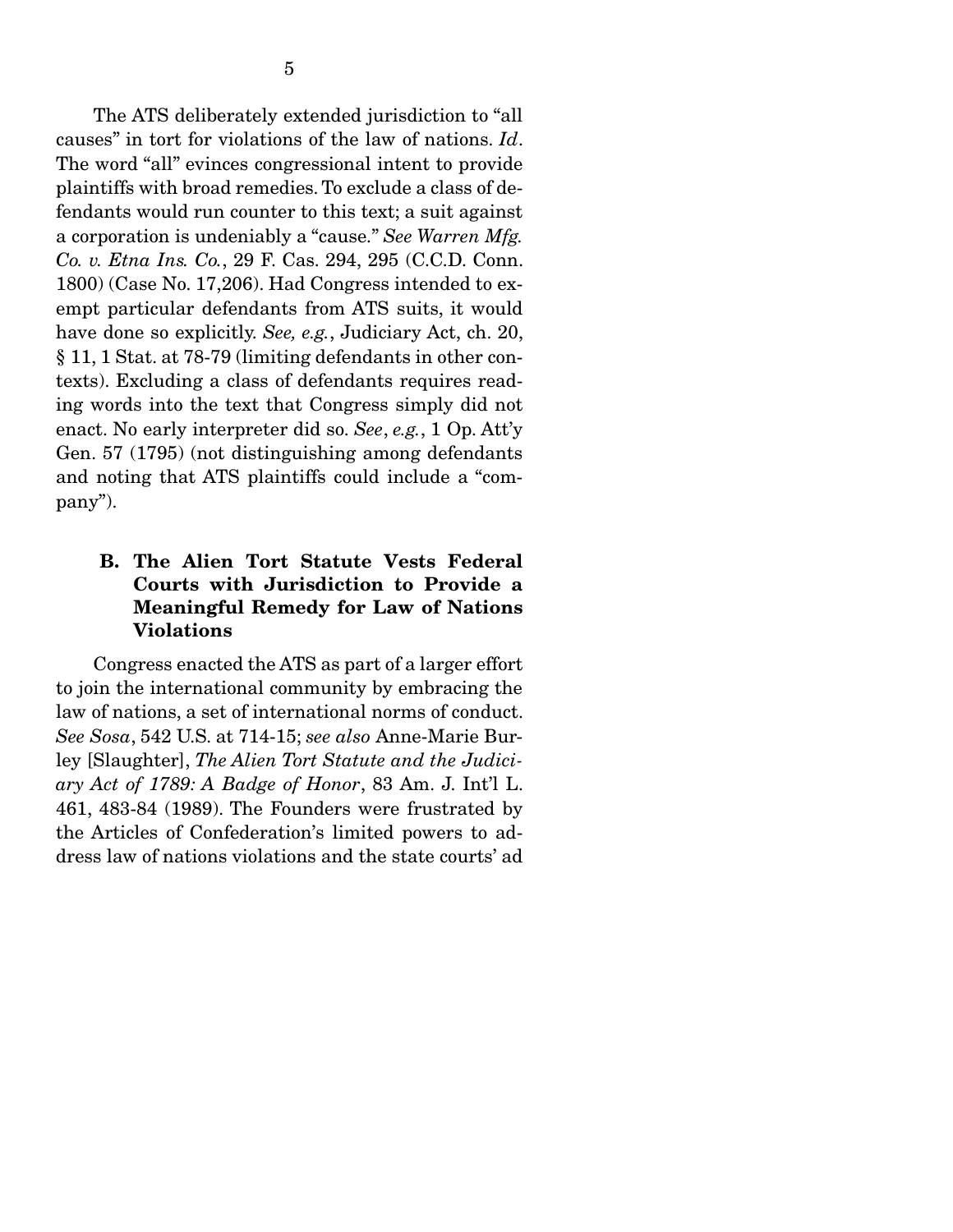hoc attempts to fill the void. *Sosa*, 542 U.S. at 716-17; *see also* William R. Casto, *The Federal Courts' Protective Jurisdiction over Torts Committed in Violations of the Law of Nations*, 18 Conn. L. Rev. 467, 515 (1986).

 International incidents, such as the so-called "Marbois affair," made this legal lacuna more apparent. In 1784, the Chevalier de Longchamps assaulted Mr. Marbois, the French Legation Secretary in Philadelphia. "Eventually de Longchamps was brought to trial in state court, with the virtually powerless Congress limited to passing a resolution 'highly approv[ing]' the action." *Sosa*, 542 U.S. at 492 (quoting 27 Journals of the Continental Congress 1774-1789, at 502-04 (G. Hunt ed., 1912)). This affair showcased the Confederation's impotence and proved to be an international embarrassment. The Founders at the 1787 Constitutional Convention thus were determined to draft a legal framework to avoid similar situations. *Id.* at 493-94.6 To that end, the Constitution federalized control over foreign affairs. *See* 3 The Debates in the Several State Conventions on the Adoption of the Federal Constitution 583 (James Madison) (J. Elliot ed., 1836) ("We well know, sir, that foreigners cannot get justice done them in these [state] courts. . . ."); Federalist No. 42, at 264 (James Madison) (C. Rossiter ed., 1961).

<sup>6</sup> During the constitutional ratification process, another incident in New York led to a complaint from the Dutch government about the weak U.S. enforcement regime and reaffirmed the necessity of a federal remedy. Casto, *supra*, at 494 (discussing how Secretary John Jay could only recommend Congress pass a resolution urging New York to institute judicial proceedings).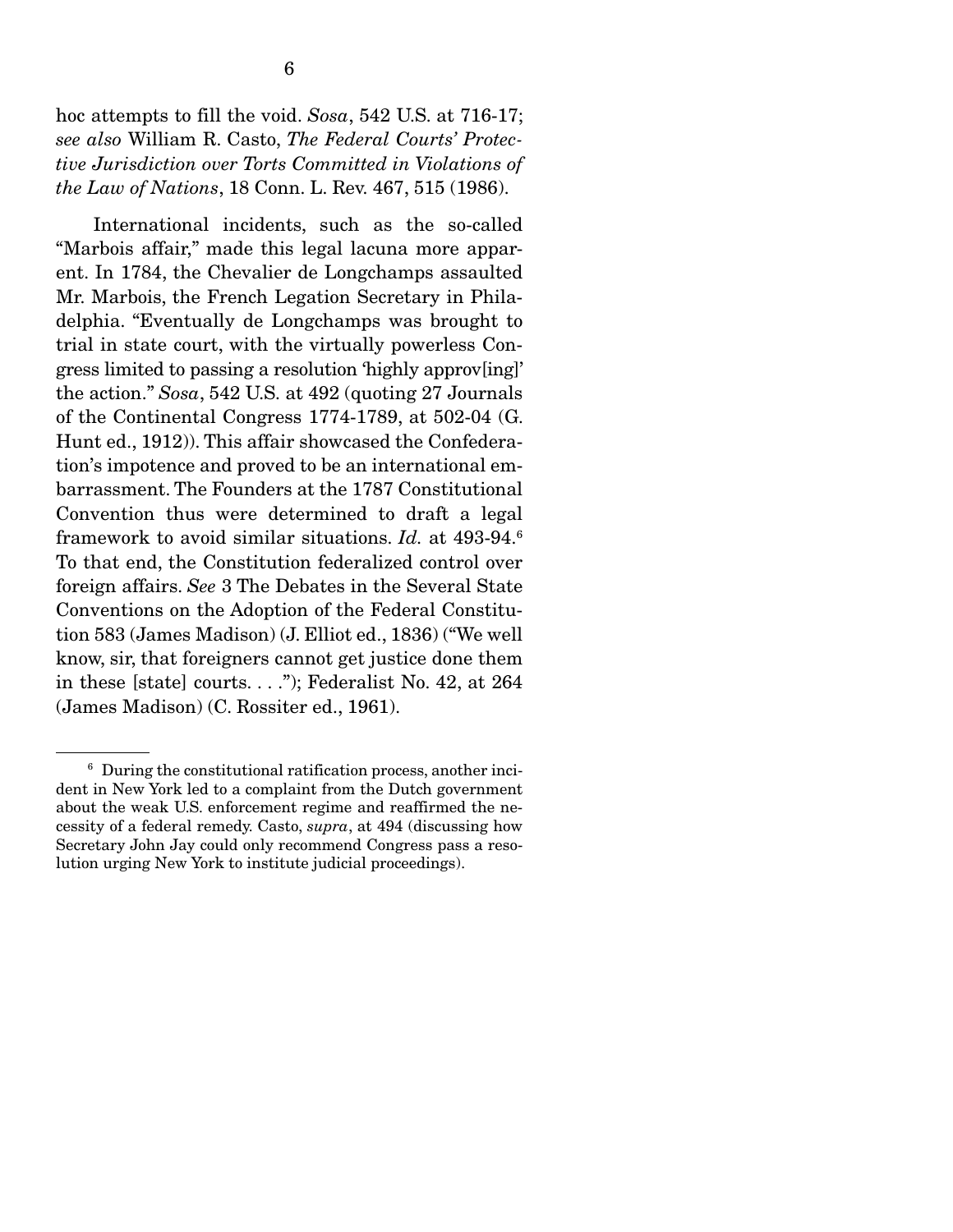The nascent United States was free to configure its law of nations enforcement mechanisms as it chose. International law did not define the domestic means of enforcement for law of nations violations, leaving such questions to the sovereign. *See* 13 Journals of the Continental Congress, 1774-1789, at 283 (W.C. Ford ed., 1909). The Founders' chosen solution was uniquely American: They distributed enforcement responsibility for international obligations among the three coordinate federal branches. *Cf. Henfield's Case*, 11 F. Cas. 1099, 1117 (C.C.D. Pa. 1793) (Case No. 6,360) (speech of Attorney General Randolph) (approving enforcement of international rights and obligations through myriad domestic legal and political approaches). The Founders intended the ATS to help fulfill the judiciary's role in this tripartite enforcement regime. *See*  Slaughter, *supra,* at 478.

### C. The Founders Intended the Alien Tort Statute to Draw on Common-Law Principles to Give the Statute Practical Effect

 The ATS successfully brought a cause of action for a law of nations violation into the American legal regime, but provided little guidance as to its implementation. This is not surprising, as what the ATS truly accomplished was bringing "torts in violation of the law of nations . . . within the common law of the time." *Sosa*, 542 U.S. at 714. The Founders thus incorporated Blackstone's observation regarding the role played by the law of nations within English common law: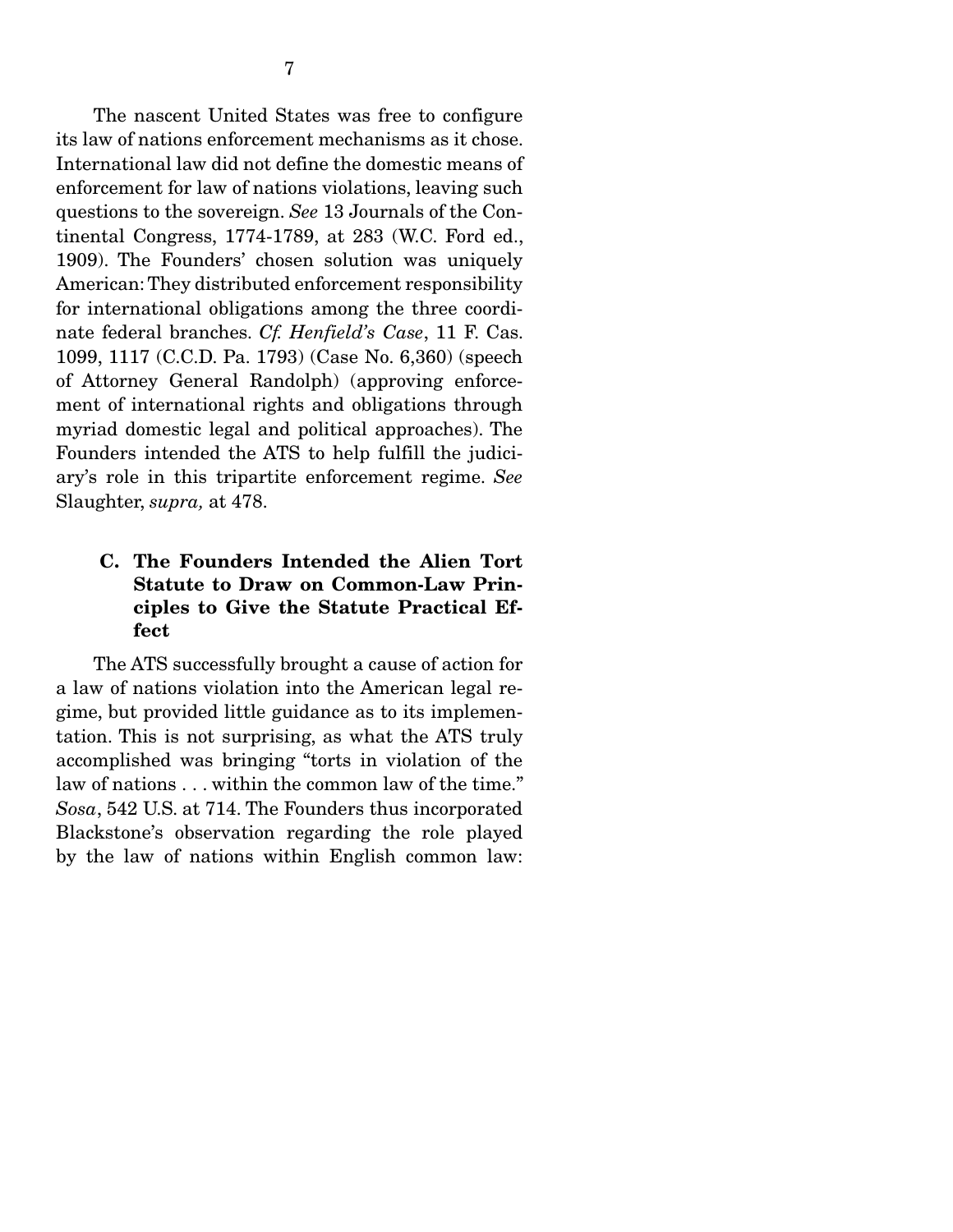"The principal offences against the law of nations, [are] animadverted on as such by the municipal laws of England." William Blackstone, 4 *Commentaries of the Laws of England* \*68 (G. Sharswood ed., 1886); *see Ware v. Hylton*, 3 U.S. (3 Dall.) 199, 228 (1796) (Chase, J.) ("The law of nations is part of the municipal law of Great Britain. . . ."); 1 Op. Att'y Gen. 68, at \*4 (1797) ("The common law has adopted the law of nations in its fullest extent, and made it a part of the law of the land."). To the Founders, animadversion "carried the broader implication of 'turn[ing] the attention officially or judicially, tak[ing] legal cognizance of anything deserving of chastisement or censure; hence, to proceed by way of punishment or censure.'" *Sosa*, 542 U.S. at 723 n.16 (quoting 1 *Oxford English Dictionary* 474 (2d ed. 1989)). In the American regime, the ATS gave federal courts cognizance over law of nations violations, allowing federal courts to provide common-law remedies – thereby bringing the law of nations within standard tort principles.

 The First Congress incorporated domestic common-law principles into the implementation of the ATS because it intended the ATS to have "practical effect." *Sosa*, 542 U.S. at 719. To implement the statute's remedial purpose, Congress knew courts would need the common law to resolve ancillary issues. Historically, the common law always resolved such matters by providing background principles to give effect when the law of nations was silent on a particular matter. *See* Andre Nollkaemper, *Internationally Wrongful Acts in Domestic Courts*, 101 Am. J. Int'l L. 760, 795 (2007)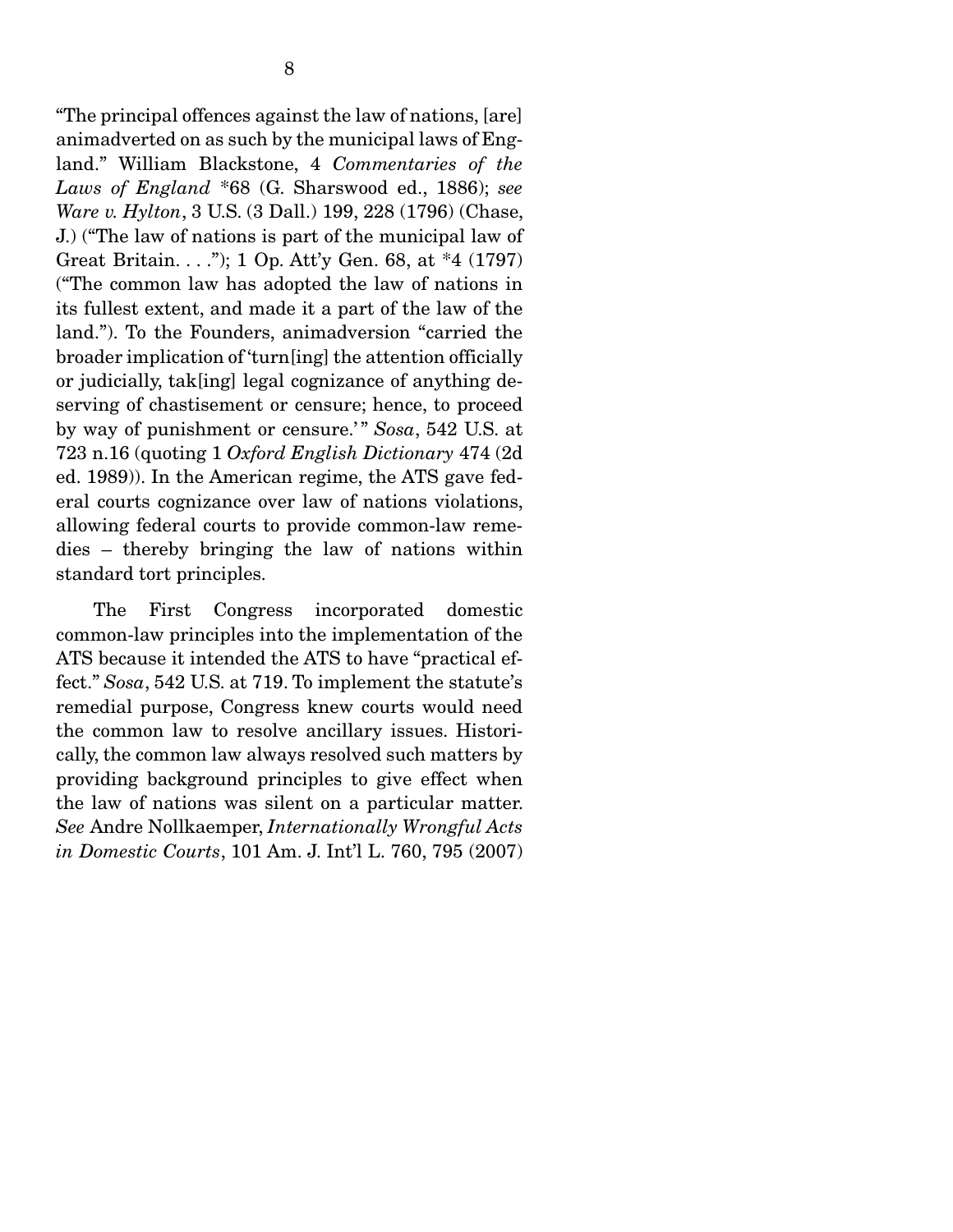("Since international law determines only general principles . . . [it] relies on domestic law to supplement it with necessary detail and to adjust it to the domestic context. . . ."); *The Mary Ford*, 3 U.S. (3 Dall.) 188, 190 (1796).7 Only by relying on such general principles could courts give concrete effect to ATS claims. Practically, because internationally constituted tribunals did not exist when the ATS was adopted, Congress could not have expected anything else. There were no international bodies to guide U.S. courts on issues such as corporate liability. The Founders would have expected judges to apply contemporary legal principles to provide a remedy for a wrong.

 In particular, and as relevant here, the Founders understood the basic common-law principle that a master was responsible for the torts of his agent to apply equally to law of nations claims. *See* Matthew Bacon, 3 *New Abridgment of the Law* 560-62 (4th ed. 1778) (citing agency liability cases). For example, in *Booth v. L'Esperanza*, Judge Bee applied domestic agency law to enforce a law of nations norm adjudging a prize of war. 3 F. Cas. 885 (D. S.C. 1798) (Case No. 1,647). Judge Bee held that by the law of nations, "the

<sup>&</sup>lt;sup>7</sup> In the eighteenth century, general principles of international law, customary international law, and domestic law were not firmly distinct; all were part of the domestic law administered by judges (what *Sosa* called "the common law of the time," 542 U.S. at 714). To determine ancillary issues judges did not always identify the body of law on which they relied, because all were viewed as part of this domestic common law. Courts drew on such common-law principles for many issues, including agency, to provide appropriate remedies. *See infra* Part II.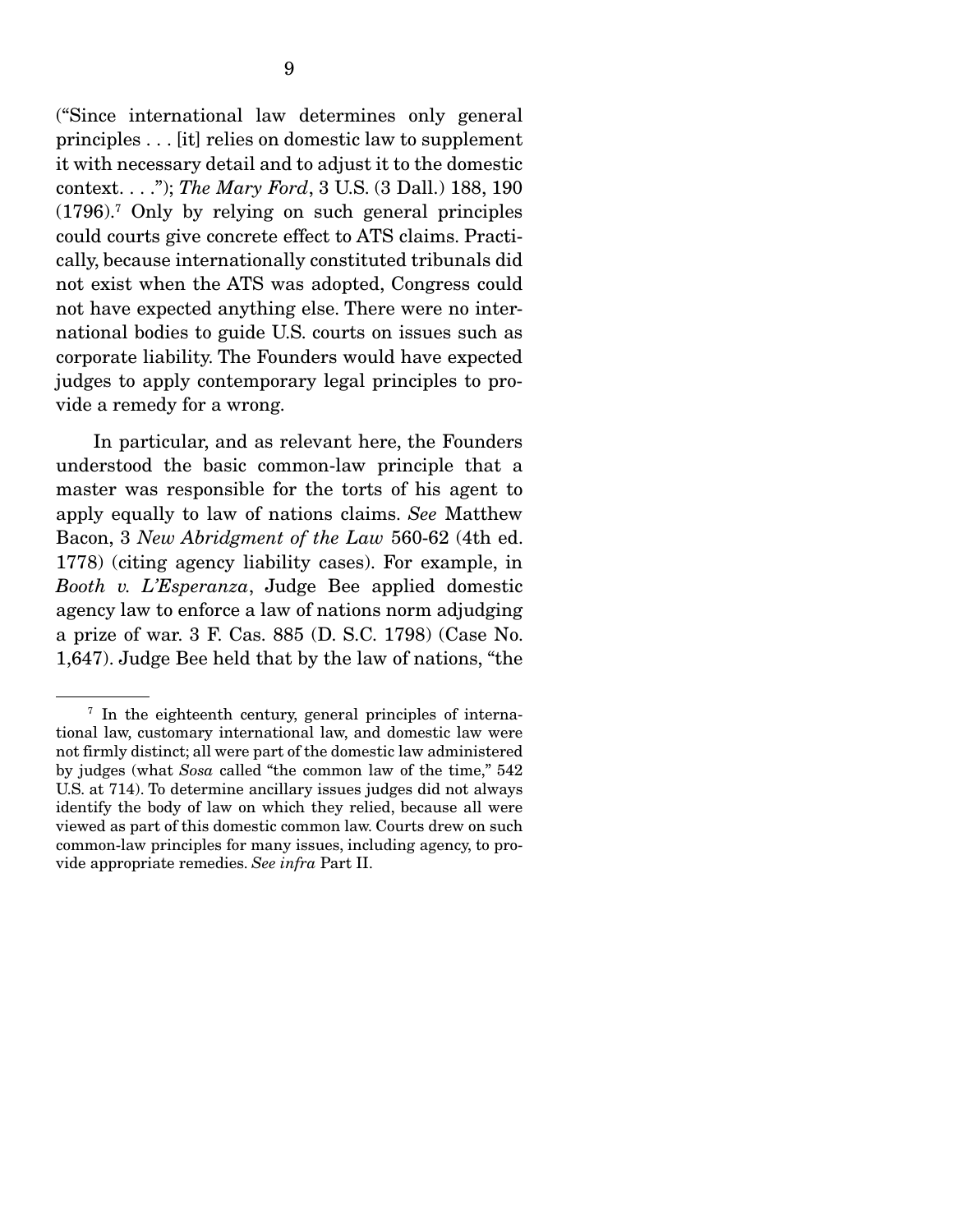captors acquired such a right [to the vessel] as no neutral nation could impugn, or destroy." *Id.* (quoting *The Mary Ford*, 3 U.S. at 198). By contrast, Judge Bee applied "the laws of this state," South Carolina, to find that a slave following his master's orders maintained the master's possession of the vessel. *Id.* at 885-86; *see also Bolchos v. Darrel*, 3 F. Cas. 810, 810-11 (D. S.C. 1795) (Case No. 1,607) (discussing domestic commonlaw doctrine of mortgagor rights in resolving an ATS case).

### II. JURIDICAL ENTITIES WERE NOT EXEMPT FROM LIABILITY FOR THEIR AGENTS' TORTS IN VIOLATION OF THE LAW OF **NATIONS**

 Historically, incorporation did not insulate juridical entities from suit for law of nations violations. Although the Founders did not encounter many corporations in their precise modern form, they were familiar with holding principals (including juridical entities) liable for their agents' misconduct. No court or attorney of the time presumed that law of nations violations would be treated any differently.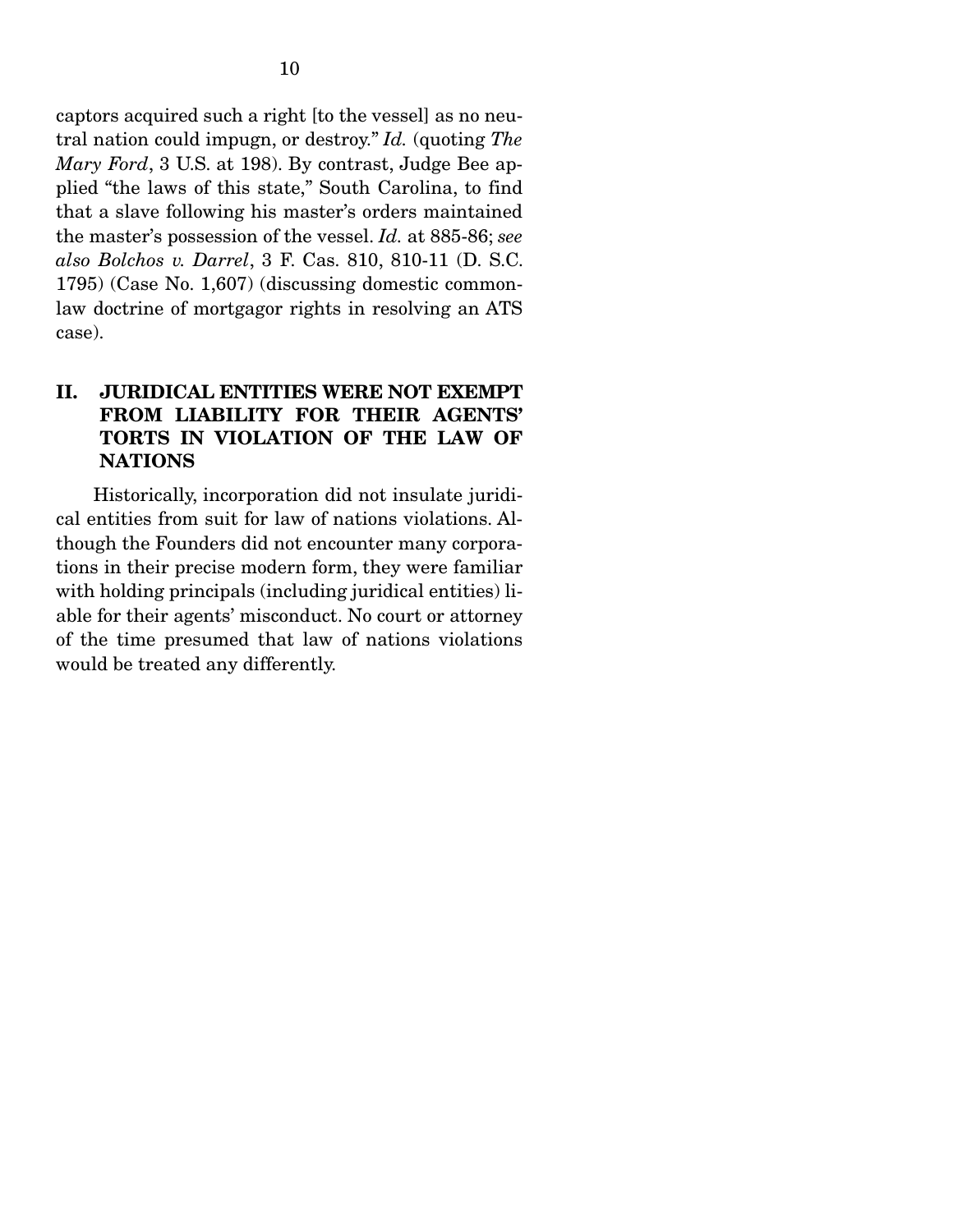### A. Early English Corporations, Including the British East India Company, Were Held Liable for the Torts of Corporate Agents

 The English corporation was domestically created and governed by letters patent, which were government charters granted for enumerated functions. *See Hotchkis v. Royal Bank of Scotland*, (1797) 2 Eng. Rep. 1202, 1203 (H.L.); 6 Bro. P.C. 465, 466. Like modern corporations, early incorporated entities were legal persons governed by domestic law. *See* Pet. of Royal Bank of Scotland (July 18, 1728), at 3 (corporations were "considered as one Person" before the law). As such, the corporations were "capable in law to sue and be sued." *Hotchkis*, 6 Bro. P.C. at 465; *see Cojamaul v. Verelst*, (1774) 2 Eng. Rep. 276, 277 (H.L.); 4 Bro. P.C. 407, 408 (company has powers to "sue and be sued"); *Moodalay v. The East India Company*, (1785) 28 Eng. Rep. 1245, 1246 (Ch.); 1 Bro. C.C. 469, 471 (treating Company as similar to natural persons).8

<sup>&</sup>lt;sup>8</sup> English procedural hurdles did curtail the number of suits against corporations, but no court suggested that the corporate form itself shielded companies from suit. A major hurdle was that a corporation itself could not produce its books in court as that would require the swearing of an oath as to their authenticity, which the corporation could not do as a soulless body aggregate. *See* Patrick Devlin, *Jury Trial of Complex Cases: English Practice at the Time of the Seventh Amendment*, 80 Colum. L. Rev. 43, 46 (1980). Without the books, it was difficult to know whether the corporation had authorized a given act, and such authorization could be a prerequisite to corporate liability under eighteenth-century agency law. *See*, *e.g.*, *Wych v. Meal*, (1734) 24 Eng. Rep. 1078 (Ch.); 3 P. Wms. 310; *Shelling v. Farmer*, (1725) 93 Eng.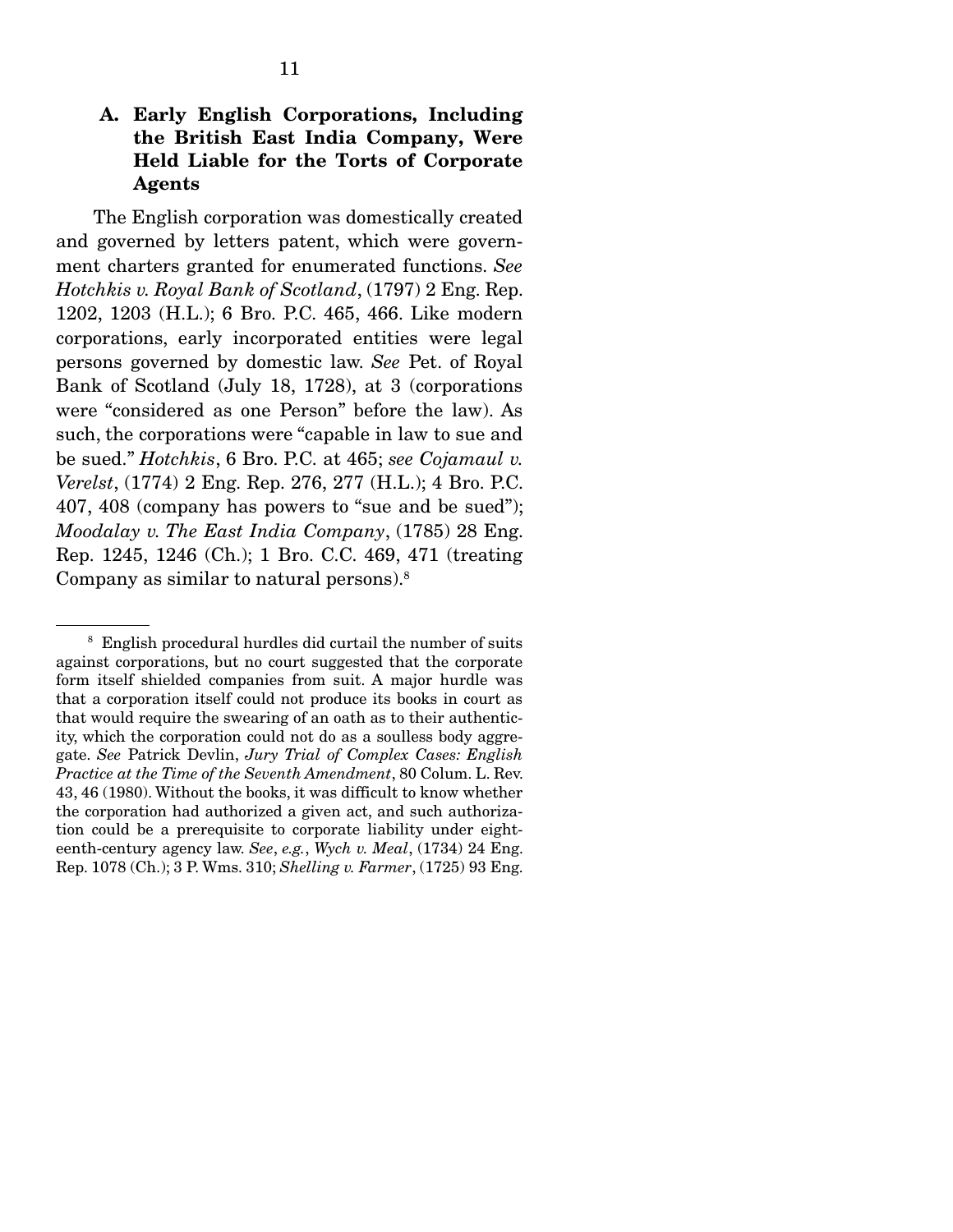Furthermore, incorporation did not shield a juridical entity from liability for its agents' actions. In 1666, for example, Thomas Skinner sued the East India Company in London for "robbing him of a ship and goods of great value, . . . assaulting his person to the danger of his life, and several other injuries done to him" by Company agents beyond the realm.9 *The Case of Thomas Skinner*, *Merchant v. The East India Company*, (1666) 6 State Trials 710, 711 (H.L.). Skinner's claims partly stemmed from the Company stealing his ship, "a robbery committed *super altum mare*." *Id.* at 719. Taking a ship on the high seas – *super altum mare* – was piracy and therefore a violation of the law of nations. James Kent, 1 *Commentaries on American Law*  171 (1826). The House of Lords feared that failure to remedy acts "odious and punishable by all laws of God and man" would constitute a "failure of justice." *Id.* at 745. Faced with "a poor man oppressed by a rich company," *id.*, the Lords decreed that the "Company should pay unto Thomas Skinner, for his losses and damages sustained, the sum of 5,000*l.*" *Id.* at 724.

Rep. 756, 756 (K.B.); 1 Str. 646, 646-47. Plaintiffs would get around this hurdle by suing corporate agents, who could swear to the books' authenticity. No court suggested that this legal fiction meant the agent was the party responsible for paying damages resulting from the tortious conduct.

<sup>&</sup>lt;sup>9</sup> Of all eighteenth century business entities, the East India Company "resembled more closely the modern corporation, with limited liability, transferable shares, and trading capital owned in the name of the company." Gerard Carl Henderson, *The Position of Foreign Corporations in American Constitutional Law* 12 (1918).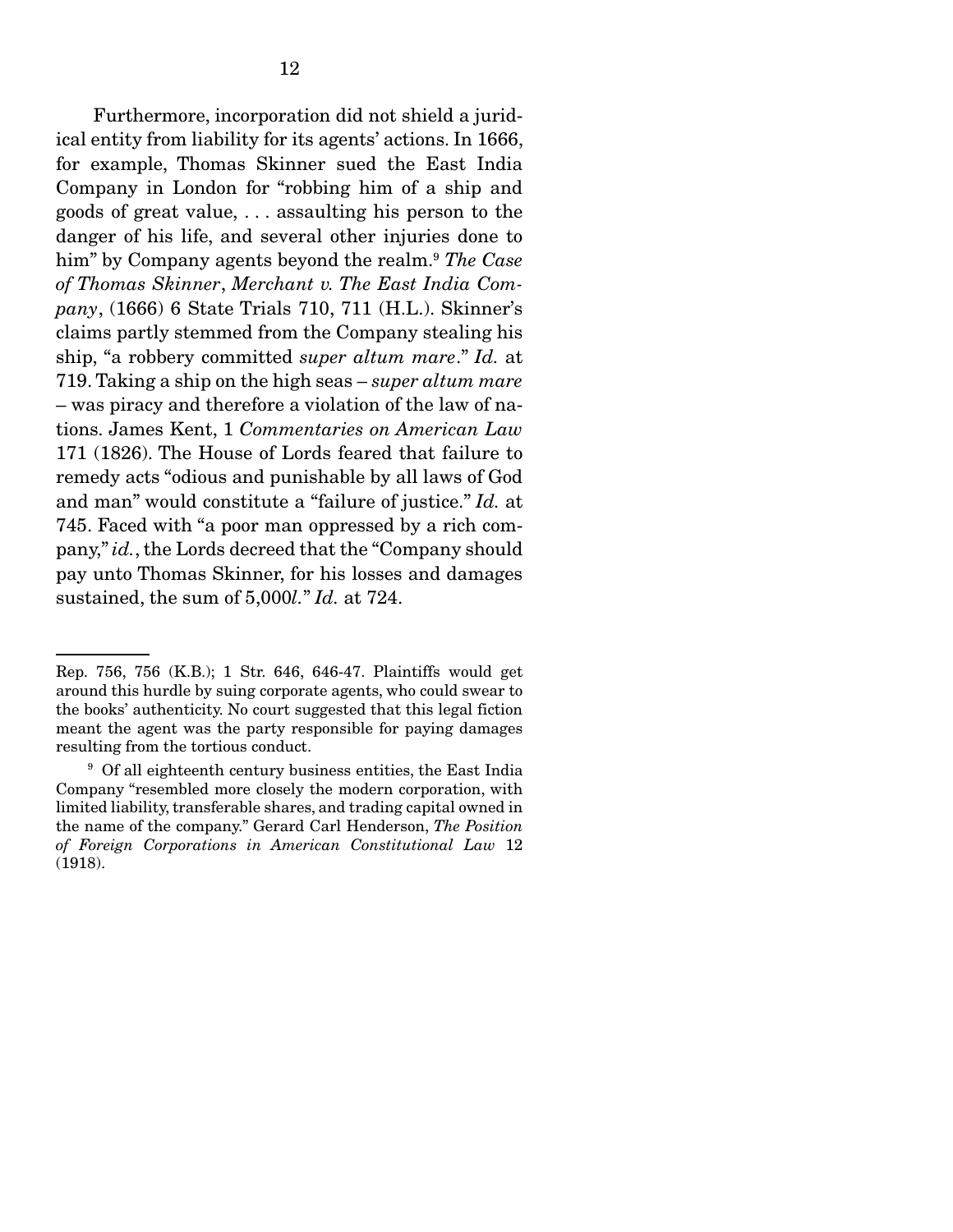The Company's perception of its liability turned on the issue of corporate agency. The Company conceded its liability for agents' acts undertaken by its order or with its knowledge:

[T]he Company are not liable for the debt or action of their factors, *unless done by their order*; and if the Company should be liable to every one's clamours, and pretences for wrongs done, or pretended to be done by their factors (when if any such thing were done the same was not by their *order or knowledge*, nor applicable to their use and account) the same will necessarily impoverish and ruin the Company: And the Company gave no order for the seizure of Thomas Skinner's ship. . . .

*Id.* at 713 (emphasis added).<sup>10</sup> The Company argued only that it could not be held liable for the unauthorized acts of its agents. By awarding damages, the Lords apparently either rejected this argument or believed that the Company had authorized piracy. *Id.* at 724.

 Neither party made reference to the law of nations in arguing the issue of corporate agency: The law of nations defined only the norm (against piracy), not who should bear the losses. As with any other cause of action, the Company was responsible for its agents' torts

<sup>10</sup> The Company contested the jurisdiction of the House of Lords but *never* suggested that its corporate form exempted it from liability. *See* 6 State Trials at 718-19.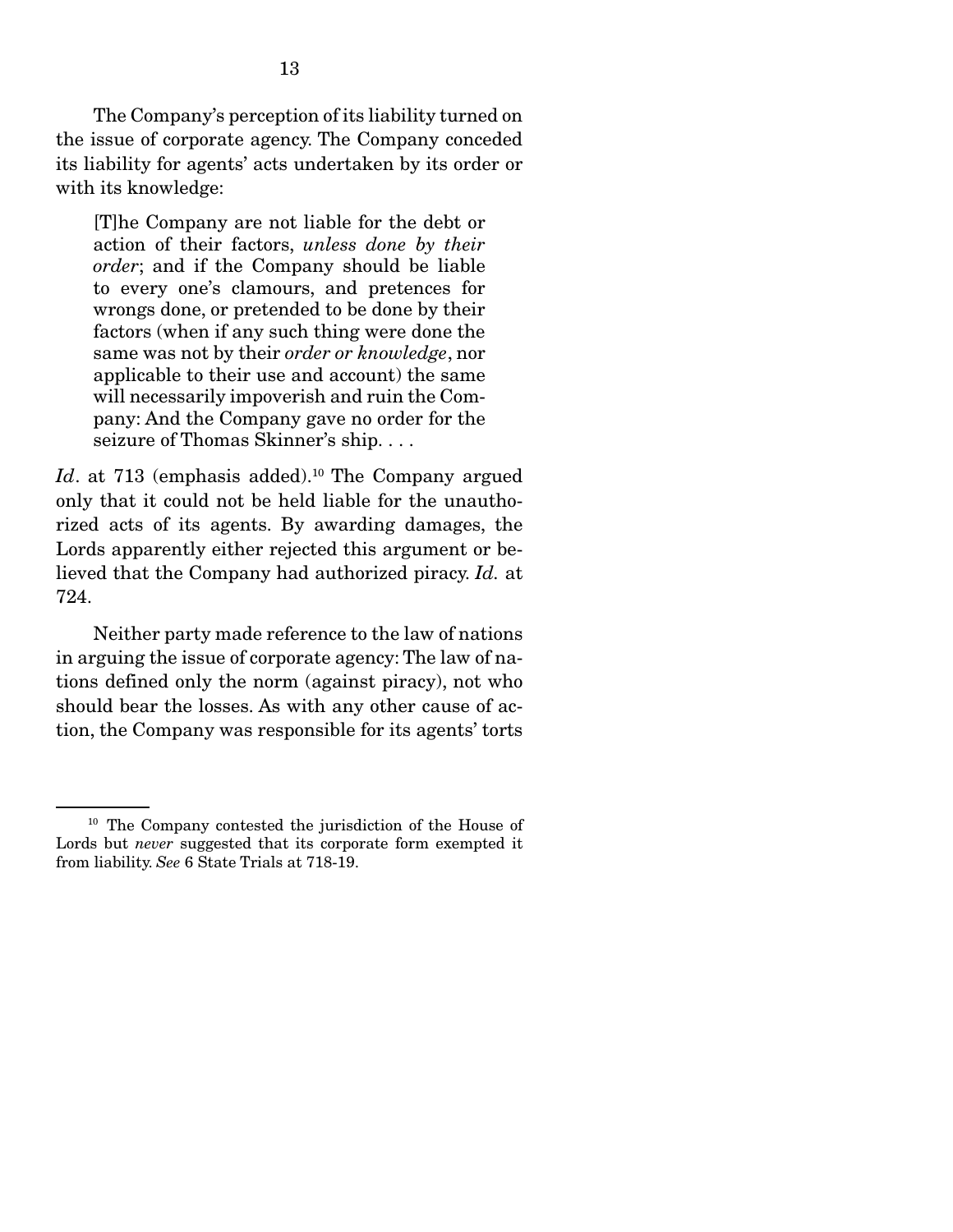pursuant to standard common-law doctrine.11 *See Eachus v. Trs. of the Ill. & Mich. Canal*, 17 Ill. 534, 536 (1856) (reading *Skinner*'s holding as "the courts could give relief" for actions of Company agents "notwithstanding these [actions] were done beyond the seas").

 The same principles applied to all of the Company's agents, including their governors (the *de facto* colonial rulers in various parts of the world). Courts would first determine whether the governor acted within the authority granted to the Company as a juridical entity by letters patent. If the governor's actions were found to be within the letters patent, then the court next considered whether the action was within the scope of his agency to the juridical entity. *See Horn v. Ivy*, (1669) 86 Eng. Rep. 33, 33-34 (K.B.); 1 Ventr. 47, 47-48 (corporation may authorize acts beyond letters patent through general agency). If his actions deviated from the scope of his agency, liability may attach to the governor personally, for he had committed a "frolic." If the governor's actions were within the scope of his agency, the proper defendant could be the corporation – the same as for any other agent. *See* Stewart Kyd, 1 *A Treatise on the Law of Corporations* 261-62 (1793) (corporation may authorize specific acts by deed); *id*. at 314 ("It seems that the acts of the regular servants of a corporation, done in their official character, shall in general bind the corporation.").

<sup>11</sup> The Company also regularly acknowledged liability for agents' torts in other contexts. *See, e.g.*, *Ekins v. The East India Company*, (1718) 1 Eng. Rep. 1011, 1012 (H.L.); 2 Bro. P.C. 382, 383; 1 P. Wms. 395; *Shelling*, 93 Eng. Rep. at 756.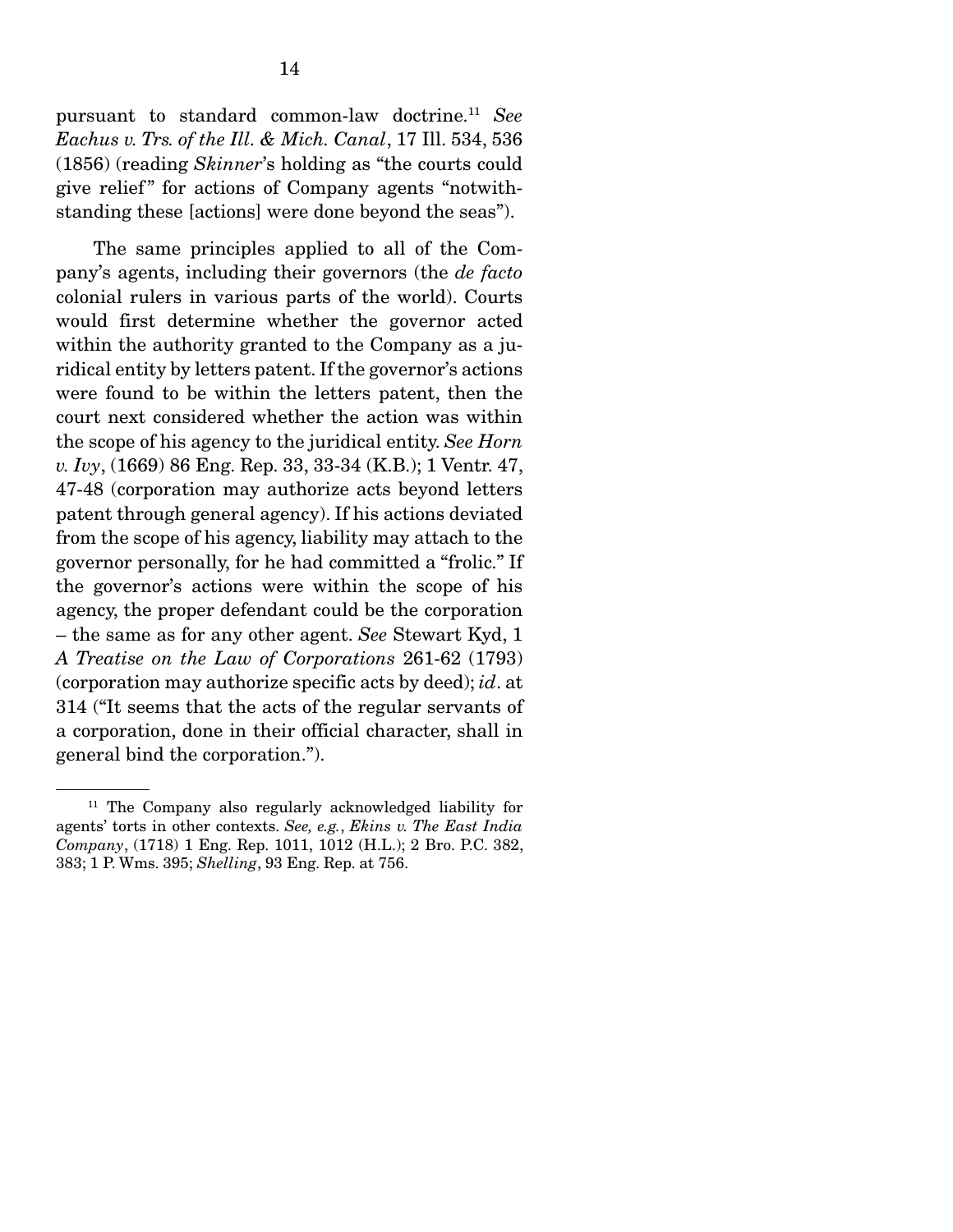In the 1770s, Armenian merchants sued the Company's Governor of Bengal, Harry Verelst, for "trespass, assault, and false imprisonment" by Company agents. *Rafael v. Verelst*, (1775) 96 Eng. Rep. 579, 579 (K.B.); 2 Black. W. 983, 983 (*Rafael 1*). Liability turned on whether the Nawab of Bengal was acting as a "mere creature" of the Company. *Id.* at 580. Ruling on a special verdict, the court ultimately found the Nawab to be a Company agent and assessed substantial damages against Verelst. *See Rafael v. Verelst*, (1776) 96 Eng. Rep. 621, 622-23 (K.B.); 2 Black. W. 1055, 1058-59 (*Rafael 2*).12

 In consultation with Verelst, Company advisors settled on an approach that strategically protected Company assets; they decided it was "prudent" for Verelst to "support the Prosecutions in his own name." *See* App'x B (Deliberations of British East India Company Committee of Correspondence (N.D. CA. 1776)). Based on advice of counsel, the Board of Directors decided that a jury would grant smaller damages "against an Individual, than against a Company as a

<sup>12</sup> *See Rafael 1*, 96 Eng. Rep. at 581 (opinion of DeGrey, C.J.) (Unlike other judges in initial case, "I consider him [the Nawab] but as an agent, or instrument in the hands of the defendant."); *Rafael 2*, 96 Eng. Rep. at 623 (opinion of Blackstone, J.) ("The Nabob is a mere machine, – an instrument and engine of the defendant."). The same merchants brought suit in England in a series of similar cases. *Rafael 1*; *Rafael 2*; *Cojamaul*, 2 Eng. Rep. 276; *Nicol v. Verelst*, (1779) 96 Eng. Rep. 751 (K.B.); 2 Black. W. 1278 (case involving Company's arrest of merchant for infringement on its trade monopoly); *Bolts v. Purvis*, (1775) 96 Eng. Rep. 601 (K.B.); 2 Black. W. 1022 (same).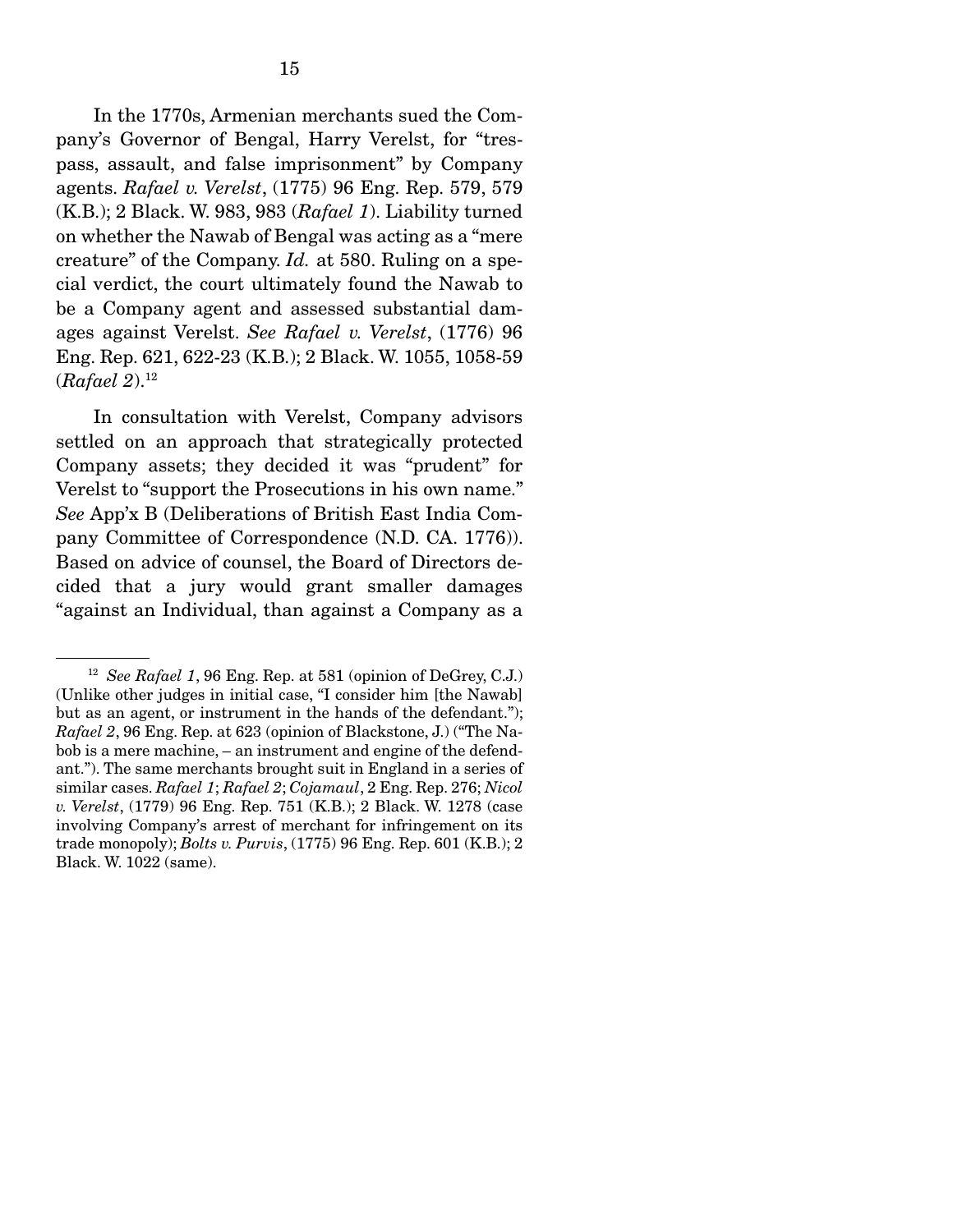collective body." *Id*. Although seeking to minimize liability, the Company still acknowledged that Verelst had acted within his "Duty" to the Company.13 *See* App'x D (Correspondence with the Court of Directors); *cf.* App'x C (Company Committee for Law Suits discussing case against Company and Sir Thomas Chamber and deciding Chamber should "give in his answere [sic] Before the Company . . . as may be most secure and Advantageous to the Company").

### B. Courts Allocated Losses to Ships as Juridical Entities for Law of Nations Violations

 Although business corporations were uncommon in the late eighteenth century, the Founders were entirely familiar with a comparable limited-liability business entity: the ship. Because the owners of these vessels seldom sailed with their ships, owners were almost never present when their ship became entangled in a legal dispute. Therefore, courts often could not obtain what we now call personal jurisdiction over the owners. The time-honored solution was to sue the ship

<sup>&</sup>lt;sup>13</sup> The Company decided that Verelst "should be supported by the Company and indemnified from the Damages and Costs given against him." App'x D. Verelst had "readily undertook the defence of the Suit under a full confidence" of the Company's "firm support & assistance *considering the Cause the Companys* & not his own." App'x B (emphasis added).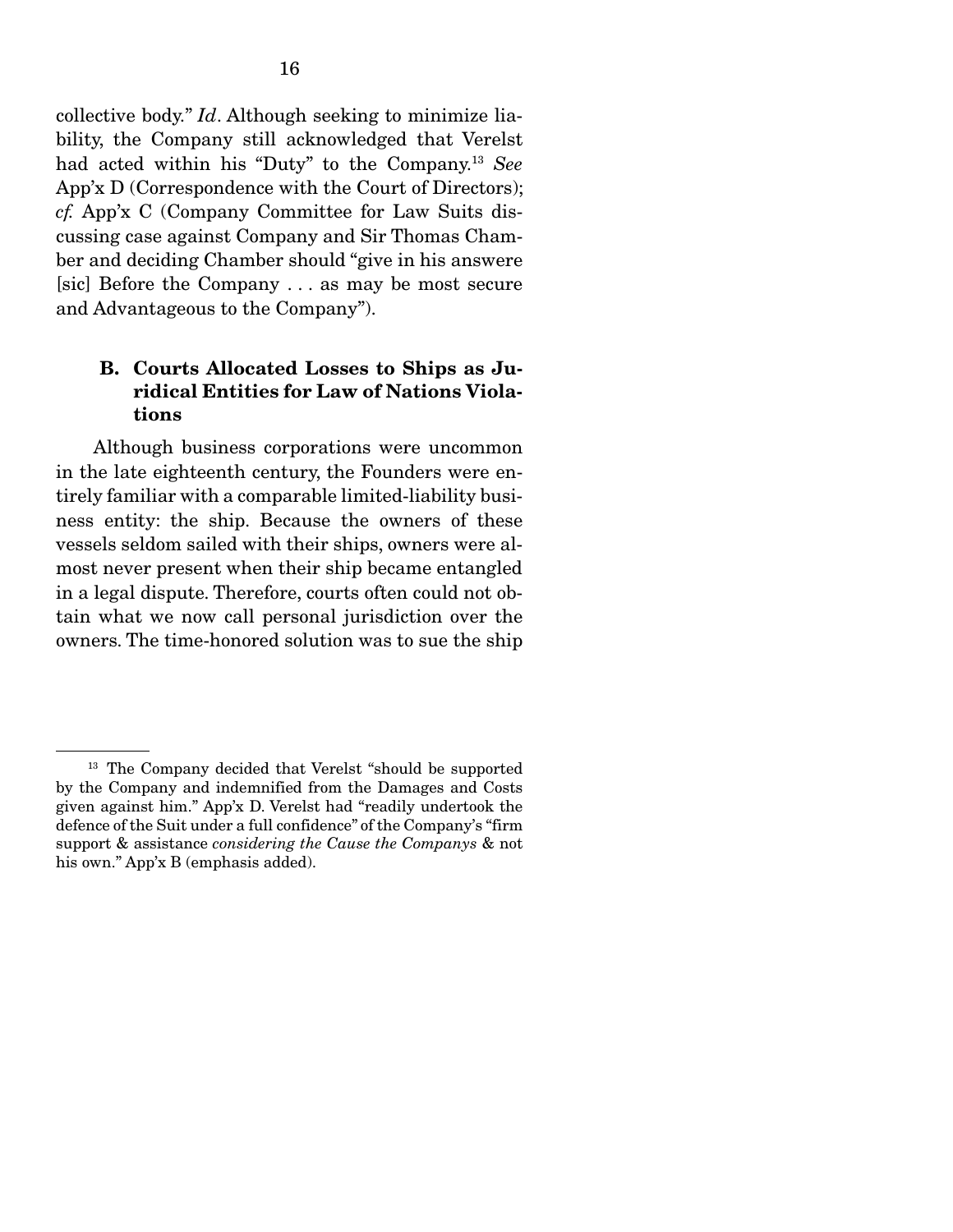rather than the owners, including for violations of the law of nations.<sup>14</sup>

 The Founders had a functional understanding of a ship operating as an enterprise. As with a limited liability corporation, ownership and control were separated – owners invested money in their ships while selecting separate management (the captain) to run the day-to-day operations. Once a ship sailed from its homeport, the captain operated the enterprise beyond the owner's effective control, but not his ultimate liability. Thus, although *in rem* jurisdiction would technically hold a ship itself liable for a tort, the Founders understood this conceit as the legal fiction it was. *In rem* jurisdiction circumnavigated the limited personal jurisdiction over the entity ultimately liable – the owner, who stood to lose the most from the ship's forfeiture.15 John Marshall explained:

[I]t is a proceeding against the vessel, for an offence committed by the vessel. . . . It is true, that inanimate matter can commit no offence. The mere wood, iron, and sails of the ship, cannot, of themselves, violate the law. But this body is animated and put in action by the

<sup>14</sup> Lower courts have correctly understood this history. *See Flomo v. Firestone Nat'l Rubber Co., LLC*, 643 F.3d 1013, 1021 (7th Cir. 2011) ("And if precedent for imposing liability for a violation of customary international law by an entity that does not breathe is wanted, we point to *in rem* judgments against pirate ships.").

 $15$  Of course, a libellant (plaintiff) who traveled to the ship's home port could sue the owners personally and the ship *in rem*. *See, e.g.*, *Talbot v. Commanders & Owners of the Three Brigs*, 1 U.S. (1 Dall.) 95 (High Ct. Err. & App. Pa 1784).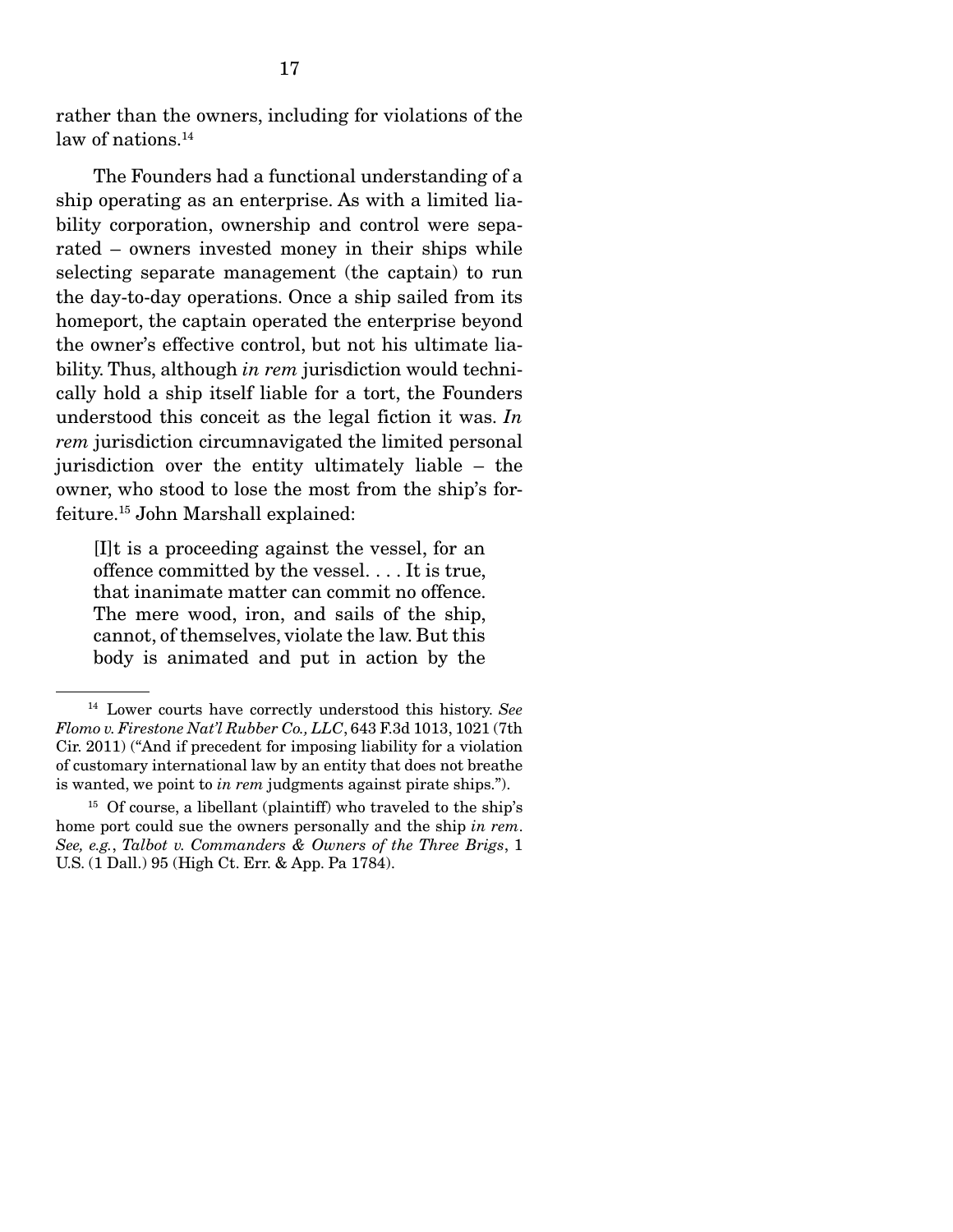crew, who are guided by the master. The vessel acts and speaks by the master. She reports herself by the master. It is, therefore, not unreasonable, that the vessel should be affected by this report [i.e., the master's misconduct].

*The Little Charles*, 26 F. Cas. 979, 982 (C.C.D. Va. 1818) (Case No. 15,612); *accord The Malek Adhel*, 43 U.S. (2 How.) 210, 234 (1844); *The Palmyra*, 25 U.S. (12 Wheat.) 1, 14 (1827) ("The thing is here primarily considered the offender, or rather the offence is attached primarily to the thing."); *Three Brigs*, 1 U.S. at 99.

 The rationale for subjecting ships to suit follows the fundamental purposes of tort law: To ensure an effective remedy and deter wrongful acts committed as part of the enterprise. To accomplish these goals, ships were sued frequently for the crew's misconduct. *See The Little Charles*, 26 F. Cas. at 982 (case against ship for crew's actions "does not the less subject her to forfeiture, because it was committed without the authority, and against the will of the owner"); *The Malek Adhel*, 43 U.S. at 233 (claim against ship for crew's actions considered "without any regard whatsoever to the personal misconduct or responsibility of the owner thereof "). Many of these cases, of course, involved violations of the law of nations, as ships traversed the seas, engaging in acts that crossed the line into piracy. *See*, *e.g.*, *The Malek Adhel*, 43 U.S. (2 How.) at 233-34; *The Mariana Flora*, 24 U.S. (11 Wheat.) 1, 40-41 (1826) ("piratical aggression by an armed vessel . . . [which] may be justly subjected to the penalty of confiscation for such a gross breach of the law of nations."); *cf. The*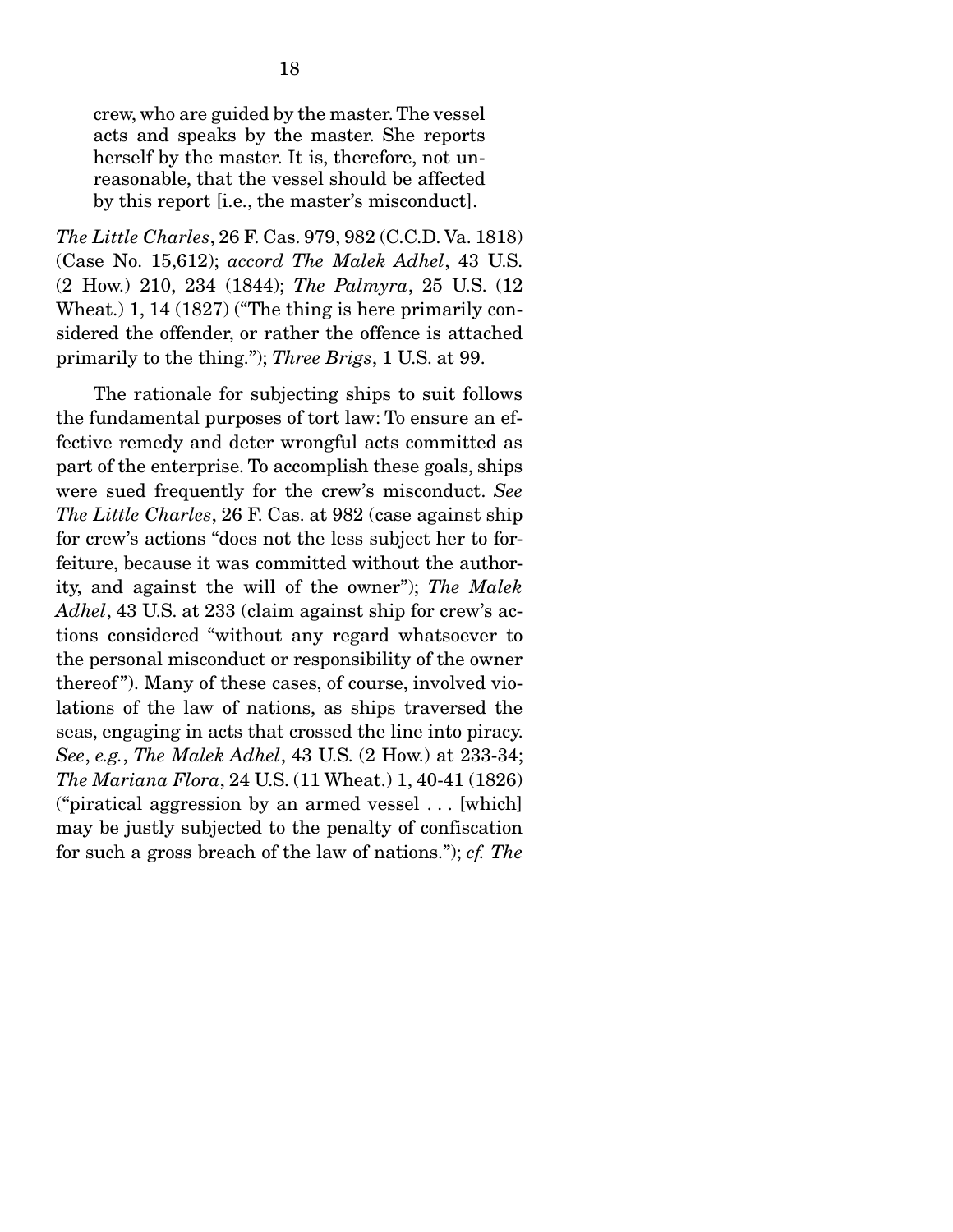*Resolution*, 2 U.S. (2 Dall.) 1, 3-5 (Fed. App. Pa. 1781) (adjudicating questions of capture and damages and finding domestic courts are proper venues for assessing same); *The Lively*, 15 F. Cas. 631, 632-34 (C.C.D. Mass. 1812) (Case No. 8,403) (same).

 In cases against ships, domestic law always determined questions of who should be held liable.16 In *The Mary Ford*, for example, the trial judge stated:

[F]or a long time, the law of nations has been settled on principles consonant to justice and humanity, in favour of the unfortunate proprietors; and the persons who have found and saved the property, have been compensated by such part thereof, or such pecuniary satisfaction, as the laws of particular States have specially provided, or, in want of such provision, (as the writers on the law of nations agree) by such reward as in the opinion of those who, by the municipal laws of the country, are to judge, is equitable and right. In our country, no special rule being established, this court is to determine what, in such case, is equitable and right.

3 U.S. at 190. Courts thus used domestic agency principles to determine who should bear the losses caused

<sup>16</sup> Domestic law similarly governed all other issues aside from the substantive norm, which was usually a violation of the law of nations. *See*, *e.g.*, *Talbot v. Jansen*, 3 U.S. (3 Dall.) 133 (1795) (rights of French privateer determined by law of nations; domestic law governs whether captain is properly considered privateer); *The Palmyra*, 25 U.S. at 14-15 (discussing use of domestic *in rem*  jurisdiction for forfeiture of suspected pirate vessel).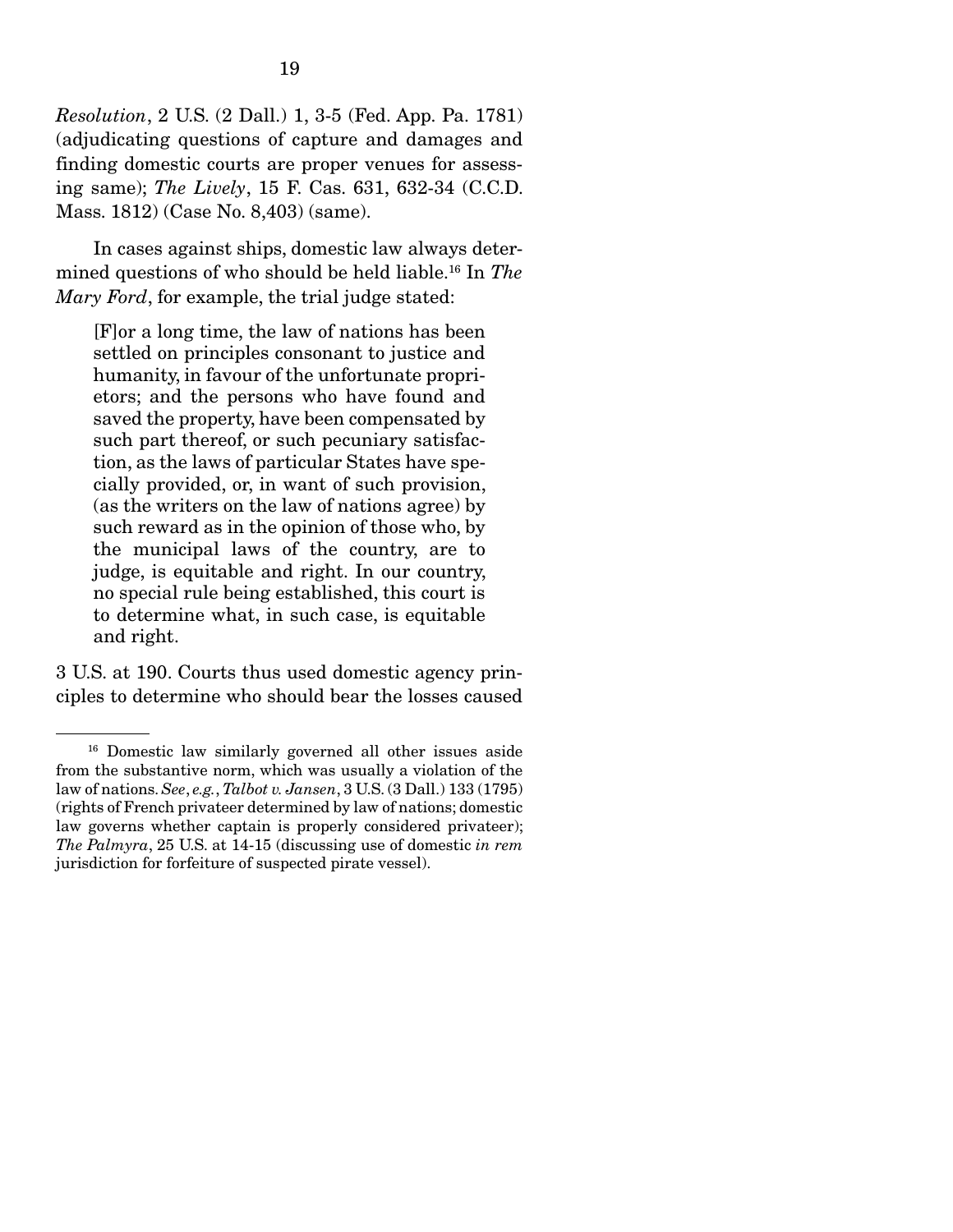by a tort and how those losses should be allocated. *See Three Brigs*, 1 U.S. at 95 (owners held partially liable when their ships wrongfully captured another vessel); *The Amiable Nancy*, 16 U.S. 546, 558-59 (1818) (domestic law allocates "responsibility for the conduct of the officers and crew" to owners who although "innocent of the demerit of this transaction" are "bound to repair all the real injuries and personal wrongs sustained by the libellants, but they are not bound to the extent of vindictive damages"); *see also Purviance v. Angus*, 1 U.S. (1 Dall.) 180, 185 (High Ct. Err. & App. Pa. 1786) (allowing some recovery against malfeasant captain involved in same incident as *Three Brigs*).<sup>17</sup>

 Eighteenth-century courts thus allowed tort actions against ships to ensure an adequate remedy for torts committed by a ship's captain and crew. Courts today should follow the Founders' lead and allow an action against corporations as "the only adequate means of suppressing the offense or wrong, or insuring an indemnity to the insured party." *The Malek Adhel*, at 233-34.

 $17$  English courts likewise applied agency principles to shipmasters and owners. *See*, *e.g.*, *The Vrouw Judith*, (1799) 165 Eng. Rep. 130, 130; 1. C. Rob. 150, 151 ("[T]he act of the master of the vessel binds the owner in respect to the conduct of the ship as much as if it was committed by the owner himself.").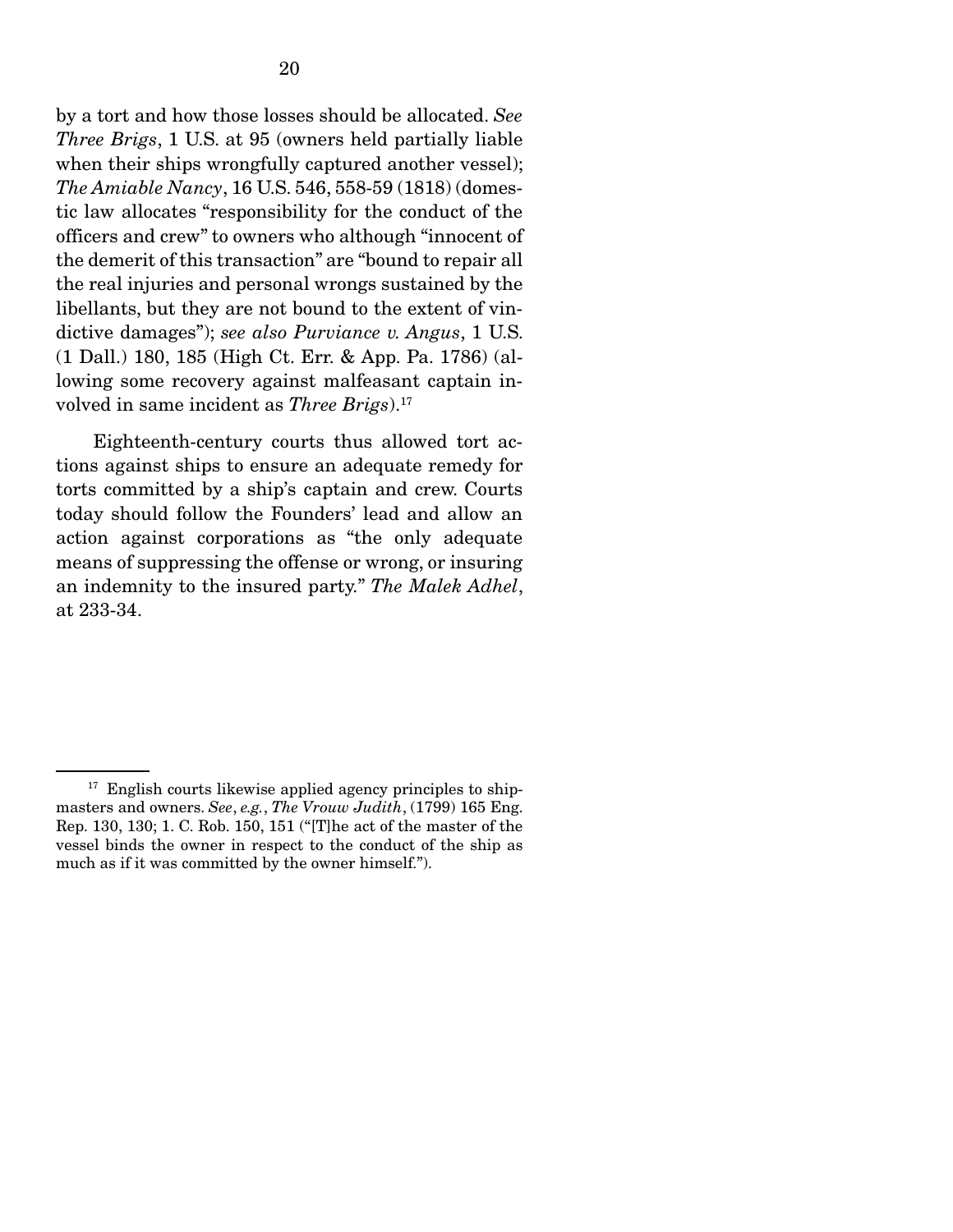### III. AS THE MODERN CORPORATION EMERGED, COURTS USED THE SAME DOMESTIC COMMON-LAW PRINCIPLES TO ALLO-CATE LOSSES AGAINST CORPORATIONS FOR THEIR AGENTS' TORTS

 When English courts first grappled with the liability of the East India Company, the use of the corporate form to organize a business was rare. Nevertheless, English courts determined that the Company was liable for its agents' torts, including law of nations violations.18 Similarly, when English and American courts dealt with maritime business activities, the courts resorted to the legal fiction that ships themselves were liable for torts.

 In the early nineteenth century, when the modern corporation proliferated, American courts quickly applied the same logic to the new legal entities. In particular, courts came to understand that a corporate tort was not a corporate action per se, but a way of apportioning damages to the corporation for torts committed by its agents. *See* Gary T. Schwartz, *The Character of Early American Tort Law*, 36 UCLA L. Rev. 641, 649-51 (1989). Shortly after the adoption of the ATS,

<sup>&</sup>lt;sup>18</sup> English courts applied the same rules in tort cases not involving the law of nations. *See, e.g., Mayor of Lynn v. Turner*, (1774) 98 Eng. Rep. 980 (K.B.); 1 Cowp. 86; *Yarborough v. The Bank of England*, (1812) 104 Eng. Rep. 990, 990 (K.B.); 16 East. 6, 7 (company "liable to the consequences of such act [done or ordered on its behalf ], if it be of a tortious nature, and to the prejudice of others"). Whether a case involved the law of nations was irrelevant to the question of whether these tort principles applied.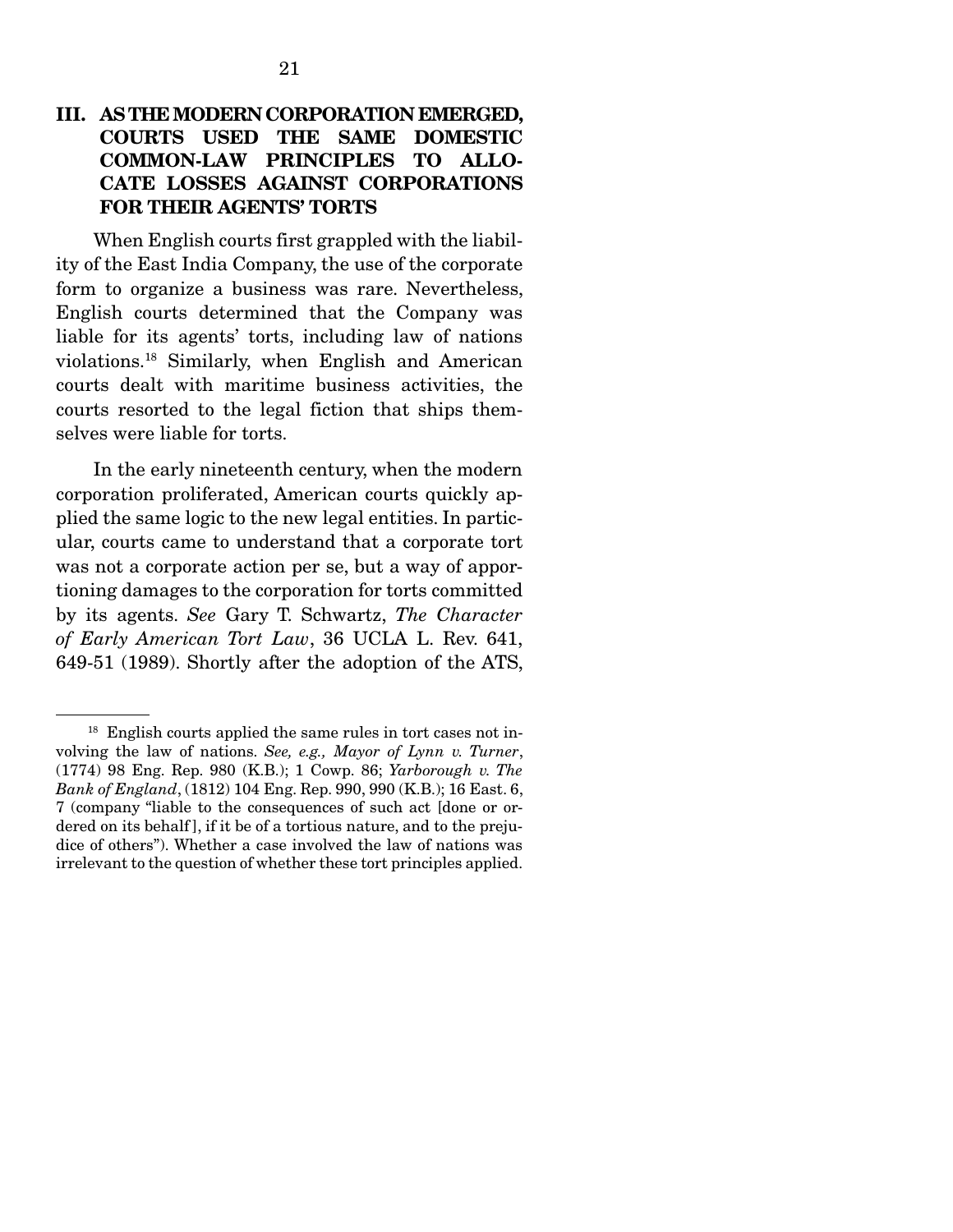corporate liability became commonplace based on these domestic agency principles.

### A. As Private Business Corporations Emerged in America, Courts Held Them Liable for Actions of Corporate Agents

 Business corporations were rare when the First Congress adopted the ATS. "The archetypal American corporation of the eighteenth century is the municipality, a public body charged with carrying out public functions." Morton J. Horwitz, *The Transformation of American Law 1780-1860* 112 (1977); *see also* Schwartz, *supra*, at 648. By 1780, "colonial legislatures had conferred charters on only seven business corporations, and a decade later that number had increased to but forty." Horwitz, *supra*, at 112; *see also* Simeon Eben Baldwin, *History of the Law of Private Corporations in the Colonies and States*, *in* 3 *Select Essays in Anglo-American Legal History* 236, 250 (1909).

 Founding-era jurists regarded the corporation "as an artificial and suspicious statutory entity." Schwartz, *supra*, at 649. Eighteenth-century American courts sought to cabin corporate power by limiting corporate rights and duties to those enumerated in their charters.19 As American corporations proliferated and pursued more modern functions, domestic common law

<sup>19</sup> As discussed, some eighteenth-century jurists believed a corporation could only authorize conduct permitted by its charter. Since a corporation's charter would not authorize tortious conduct, torts were frolics, and the remedy lay against the "tortious employee." Schwartz, *supra*, at 649. Blackstone's statement that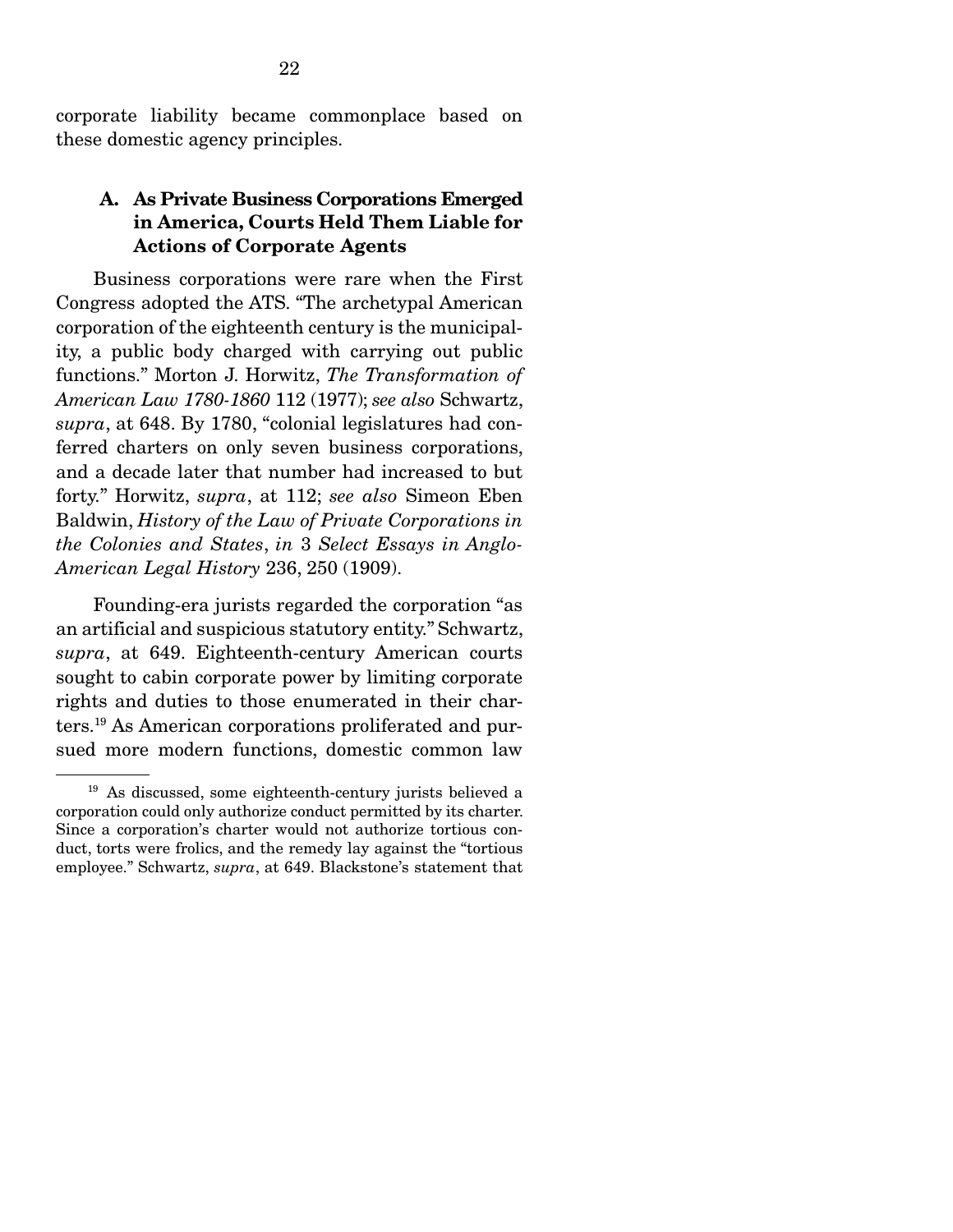recognized the changes and adapted.20 *Id.* at 650. In particular, courts held that the profit-making engaged in by the modern entities could give rise to torts committed by company agents. In this sense, these entities resembled the English chartered corporations. *See supra* Section II.A. Likewise, as corporations became increasingly important to trade and commerce, courts applied loss-allocation principles against the enterprise to provide a meaningful remedy to injured parties. As with the case of *in rem* liability, corporate liability was necessary to suppress the offense and to compensate the injured party. *See supra* Section II.B.

 By the early nineteenth century, the evolution in American treatment of corporations was complete. Courts had severed corporate liability from earlier formalistic preconditions and dismissed the fiction that torts were frolics. *See Riddle v. Proprietors of Merrimack River Locks & Canals*, 7 Mass. (7 Tyng) 169, 178, 185 (1810) (corporation may be liable for damages or amercement as "some actions of trespass might,

a corporation could not "sue and be sued" for "personal injuries" exemplified this instrumentalized conception of the corporation, typified by narrowly chartered public corporations. William Blackstone, 1 *Commentaries of the Laws of England* \*475-76 [1753] (G. Sharswood ed., 1893). The concept was never a complete preclusion of such liability, as evidenced by the cases discussed above. *See supra* Section II. The jurists in those cases derived corporate liability from Blackstone's agency and contract principles, not from his primitive conception of corporations.

<sup>20</sup> The Founders knew of the evolution of common-law tort principles and expected the law to develop over time, including in the context of entity liability and loss allocation.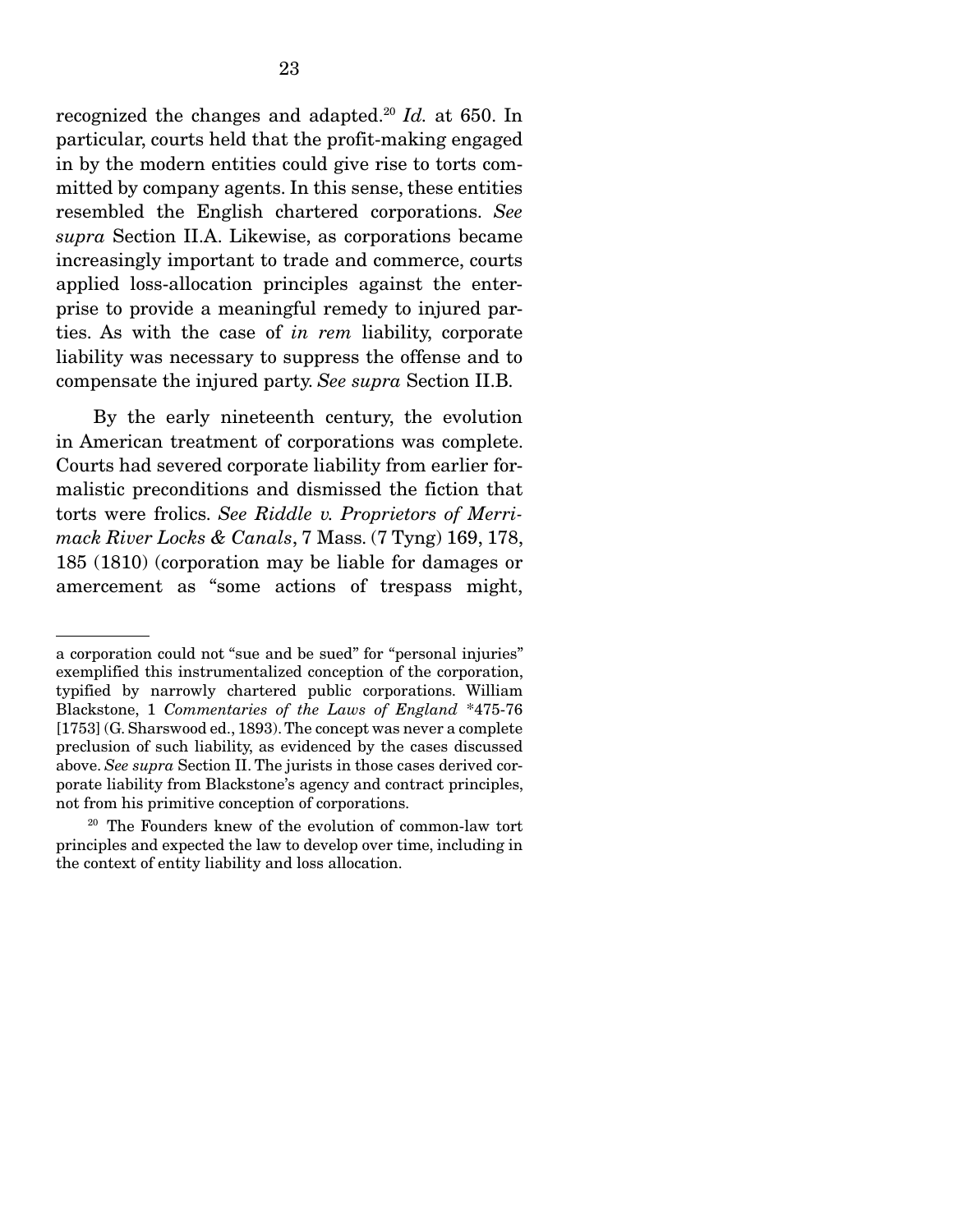at common law, be maintained against aggregate corporations"); *Chestnut Hill & Springhouse Tpk. Co. v. Rutter*, 4 Serg. & Rawle 6, 12-13 (1818) (stating master-servant relationship may create corporate liability). Courts further recognized that losses for torts attributable to the corporation should be allocated against the corporation's funds. *See*, *e.g.*, *Adams v. Wiscasset Bank*, 1 Me. 361, 364 (1821) (losses assessed against bank's corporate fund); *Smith v. Bank of Washington*, 5 Serg. & Rawle 318, 319-20 (1819) (corporate form means bank's "responsibility is limited to its own funds"); *Riddle*, 7 Mass. at 187-88. And by the middle of the nineteenth century, the principles were so accepted, this Court could write: "At a very early period, it was decided in Great Britain, as well as in the United States, that actions might be maintained against corporations for torts; and instances may be found, in the judicial annals of both countries, of suits for torts arising from the acts of their agents, of nearly every variety." *Phila., Wilmington, & Balt. R.R. v. Quigley*, 62 U.S. (21 How.) 202, 210 (1859); *cf. United States v. Amedy*, 24 U.S. (11 Wheat.) 392, 412-13 (1826) (extending the "unquestionable" principle that corporations are liable under civil law to a penal statute).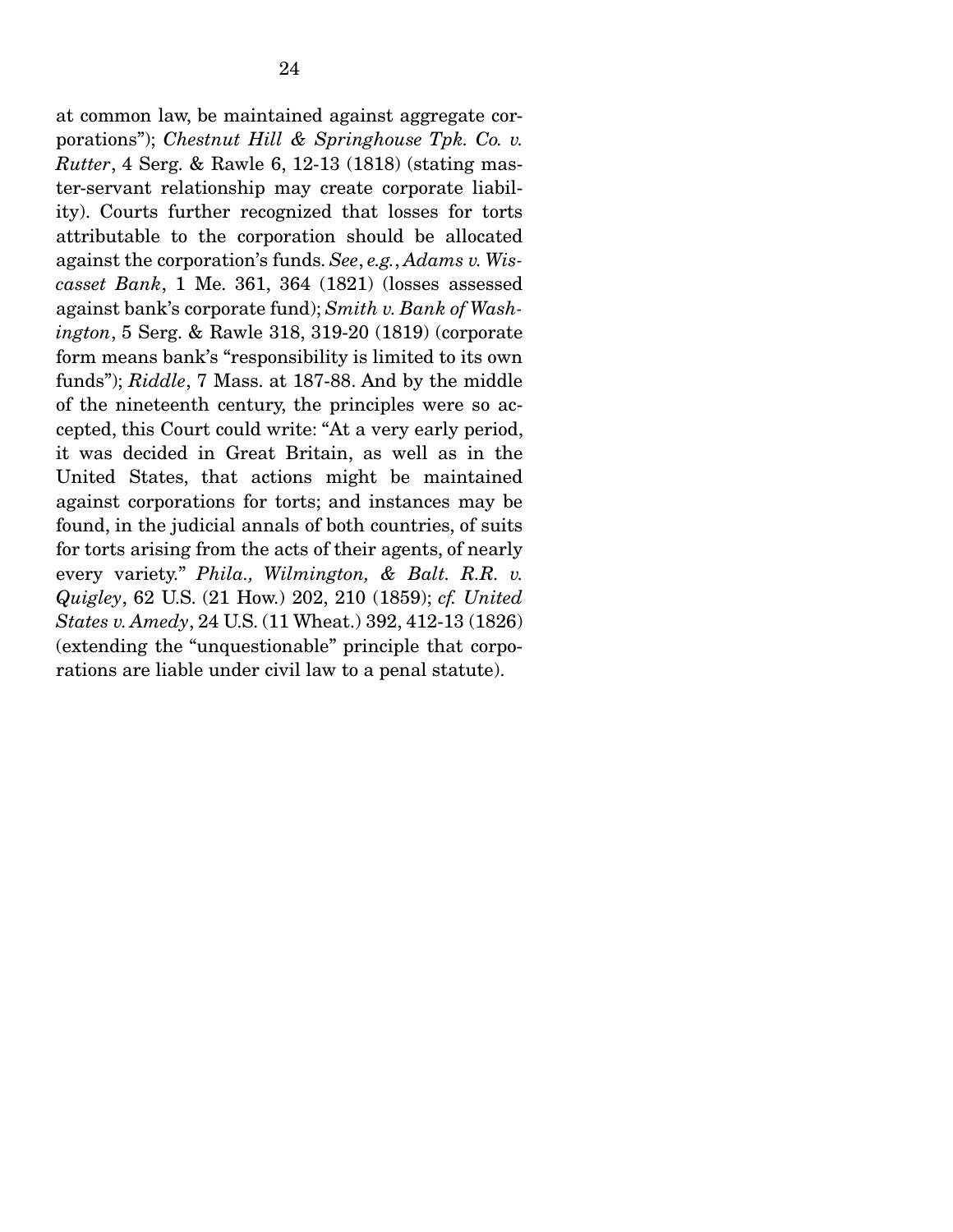### B. Early American Courts Understood Corporate Liability as a Method of Allocating Losses to Corporate Principals for Agents' Torts

 Concomitant with the establishment of the modern business corporation, courts began regularly assessing damages against corporations for employees' torts. *See Chestnut Hill*, 4 Serg. & Rawle at 12. Then, as now, corporate liability was understood as a means of allocating losses to corporate principals for agents' torts, not as a separate norm of conduct. *Prosser & Keeton* § 69, at 500 ("The losses caused by the torts of employees, which . . . are sure to occur in the conduct of the employer's enterprise, are placed upon the enterprise itself, as a required cost of doing business."); *see* Young B. Smith, *Frolic and Detour IV*, 23 Colum. L. Rev. 716, 718 (1923); *cf.* Thomas M. Cooley, *A Treatise on the Law of Torts*, *or the Wrongs which Arise* 67-68 (John Lewis ed., 1907) (rule "well settled" that corporations are liable for agents' torts).

 The 1818 *Chestnut Hill* case explicitly rejected the idea that corporations were somehow uniquely exempt from liability for their agents' torts. 4 Serg. & Rawle at 6. Instead, the court considered it axiomatic that the corporation was liable for its servants' trespass because "[t]he rule between corporations and their servants, is substantially the same," as between natural persons and their servants. *Id.* at 11; *see* Joseph K. Angell & Samuel Ames, *Treatise on the Law of Private Corporations Aggregate* § 328 (4th ed. 1840); *cf. Bank of Columbia v. Patterson's Adm'r*, 11 U.S. 299, 305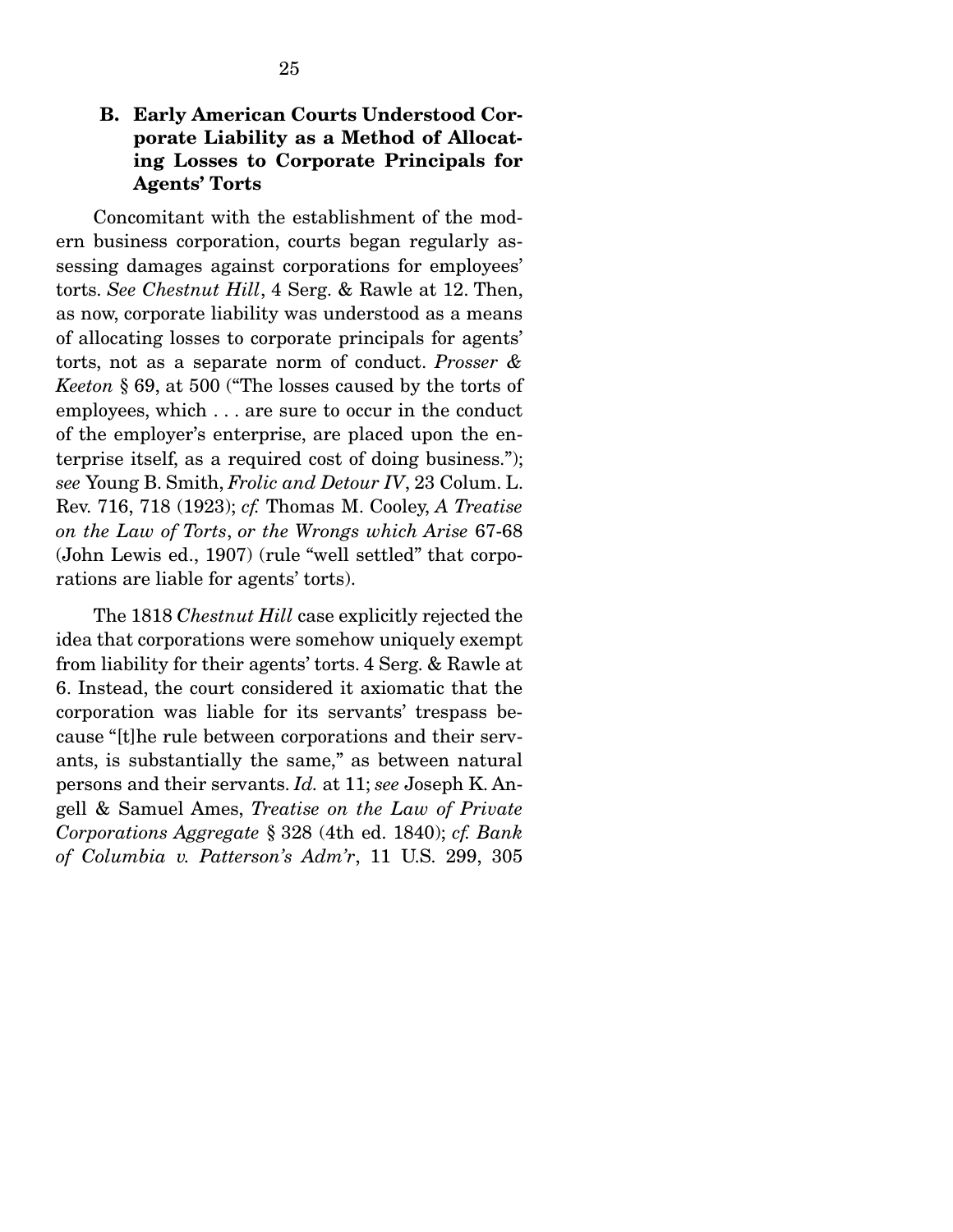(1813) ("acts" of corporate agent "within the scope of his authority, would be binding on the corporation"); *Bank of the United States v. M'Kenzie*, 2 F. Cas. 718, 721 (C.C.D. Va. 1829) (No. 927) (finding no meaningful distinction between corporate and natural person).

 Nineteenth-century courts never adopted a formalistic approach limiting corporate liability to acts authorized by the charter. Instead, nineteenth-century courts affirmed that a "master is responsible for the [illegal] acts of the servant, not because he has given him an authority to do an illegal act, but from the relation subsisting between them." *Chestnut Hill*, 4 Serg. & Rawle at 12; *see*, *e.g.*, *Townsend v. Susquehanna Tpk. Rd. Co.*, 6 Johns. 90, 90 (N.Y. Sup. Ct. 1810) (corporation liable for servant's negligence); *Wilson v. Rockland Mfg. Co.*, 2 Del. 67, 67 (Del. Super. Ct. 1836) (same); *Moore v. Fitchburg R.R. Corp.*, 70 Mass. (4 Gray) 465, 465 (1855) (same); James Grant, *A Practical Treatise on the Law of Corporations in General* 278 (1850); Francis Hilliard, 2 *The Law of Torts or Private Wrongs*  474-75 (1859). As this Court stated in 1859, "for acts done by the agents of a corporation, either *in contractu* or *in delicto*, in the course of its business, and of their employment, the corporation is responsible, as an individual is responsible under similar circumstances." *Quigley*, 62 U.S. (21 How.) at 210.

*Chestnut Hill* also exemplifies the loss allocation principles evolving within the common law. The court decried the "mischievous" consequences of demanding plaintiffs seek remedy from "laborers who have no property to answer the damages." 4 Serg. & Rawle at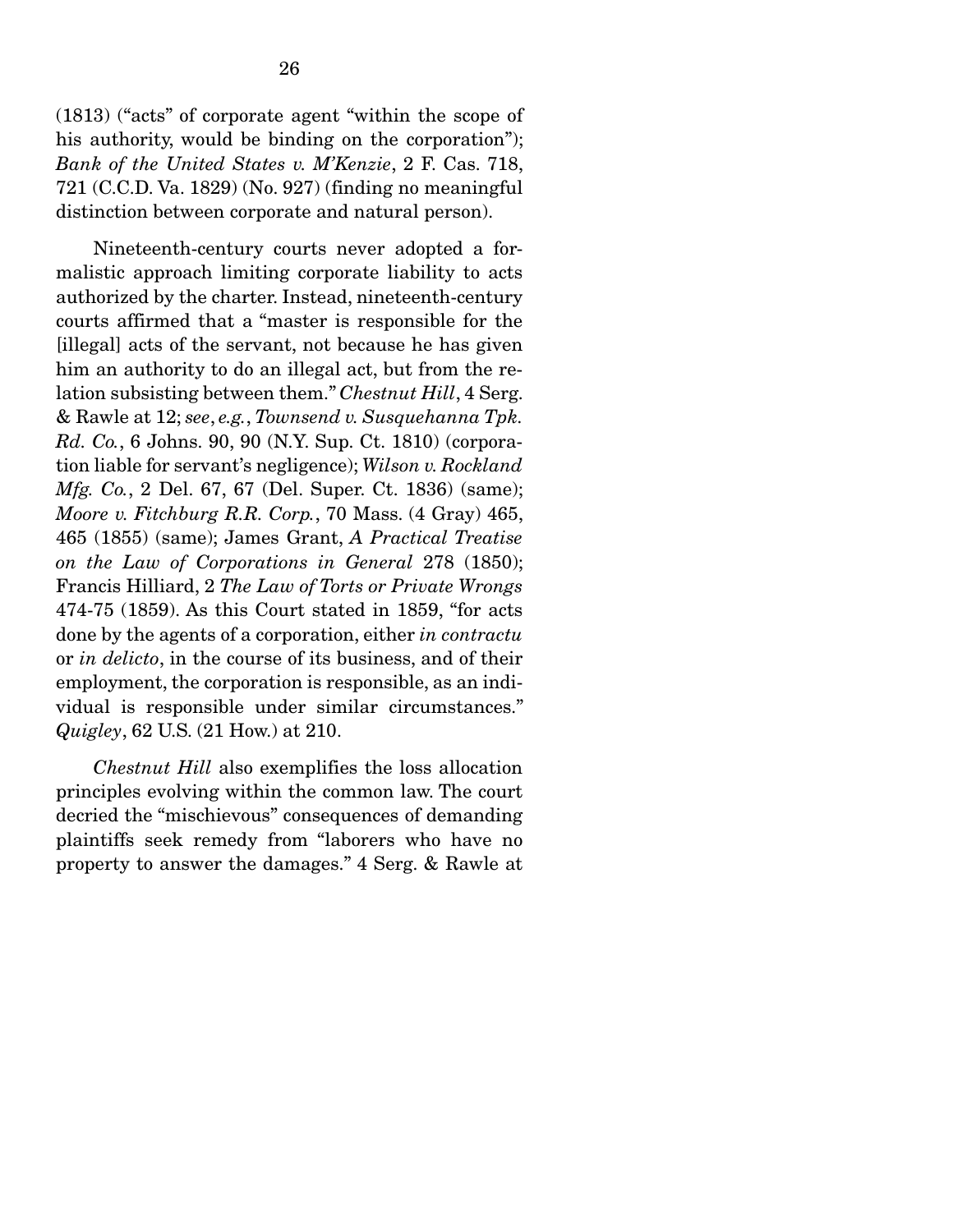17; *see also* Schwartz, *supra*, at 650 (*Chestnut Hill* part of movement to "modernize the rules of corporate liability" and to allocate losses to corporate principals). Like their precursor juridical entities, modern corporations thus became liable for their agents' torts. And, as in the eighteenth-century equivalent cases, nineteenthcentury corporate-tort liability did not exclude liability for agents' torts in violation of the law of nations.

#### **CONCLUSION**

--------------------------------- ---------------------------------

 History – in both American and English courts – indicates that courts can render tort judgments against corporations for violations of the law of nations, using domestic law to allocate losses for injuries committed by corporate agents. Incorporation has never shielded juridical entities from liability. *Amici* thus respectfully urge this Court to overturn the Second Circuit's ruling to the contrary.

Respectfully submitted,

SARAH P. ALEXANDER *Counsel of Record*  MARY INMAN CONSTANTINE CANNON LLP 150 California Street, Suite 1600 San Francisco, CA 94111 (415) 766-3564 spalexander@constantinecannon.com minman@constantinecannon.com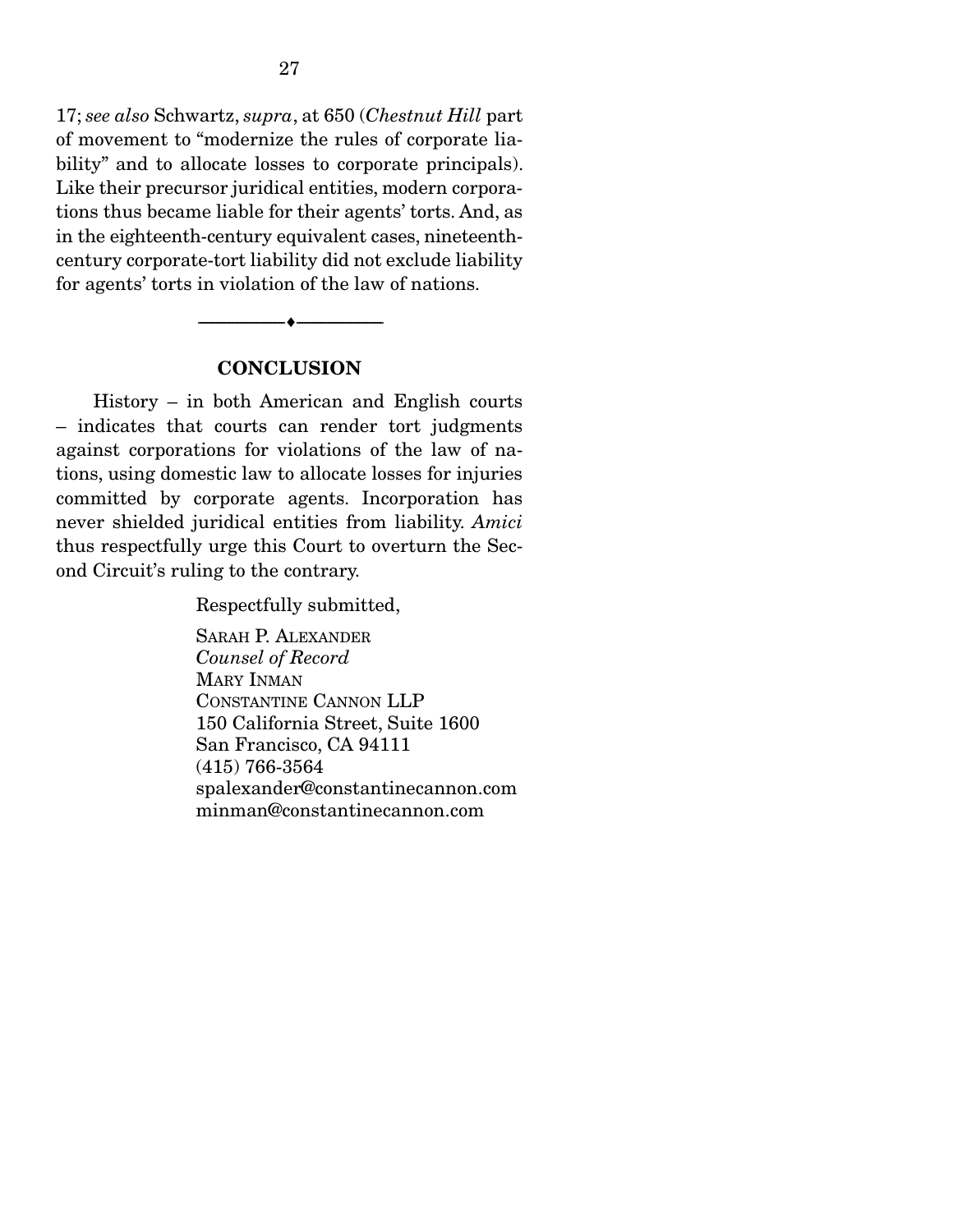28

TYLER R. GIANNINI SUSAN H. FARBSTEIN INTERNATIONAL HUMAN RIGHTS CLINIC HARVARD LAW SCHOOL 6 Everett Street, 3rd Floor Cambridge, MA 02138 (617) 495-9263 giannini@law.harvard.edu sfarbstein@law.harvard.edu

*Attorneys for* Amici Curiae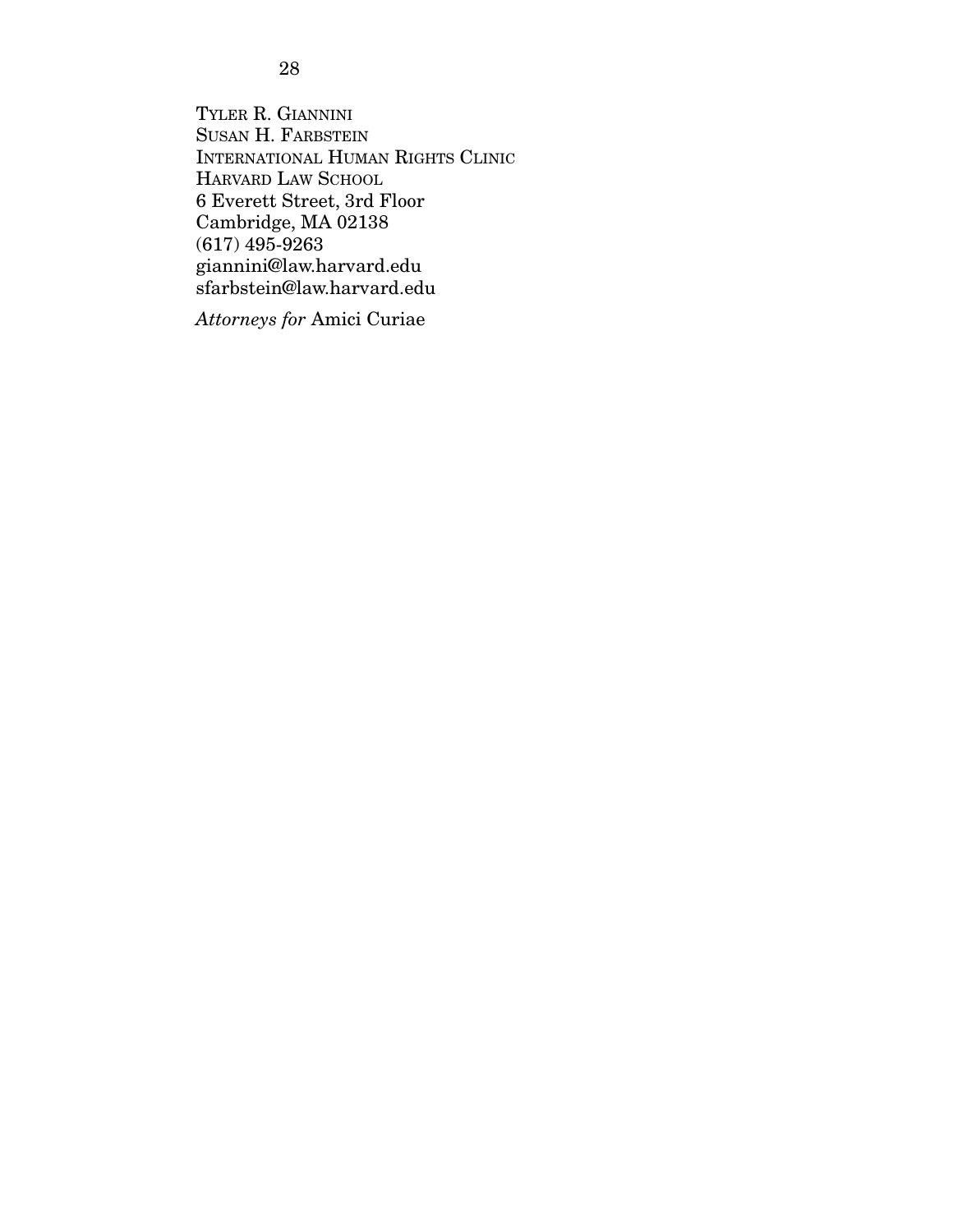### APPENDIX A

### LIST OF *AMICI CURIAE*<sup>1</sup>

#### Barbara Aronstein Black

George Welwood Murray Professor Emerita of Legal History Columbia Law School

#### William R. Casto

Paul Whitfield Horn University Professor Texas Tech University School of Law

#### Martin S. Flaherty

Leitner Family Professor of International Human Rights Fordham Law School

#### Michael Lobban

Professor of Legal History London School of Economics

#### Stanley N. Katz

Lecturer with Rank of Professor in Public and International Affairs Woodrow Wilson School of Public and International Affairs Princeton University

#### Samuel Moyn

Jeremiah Smith, Jr. Professor of Law, Professor of History Harvard Law School Ī

<sup>&</sup>lt;sup>1</sup> Affiliations are provided for identification purposes only.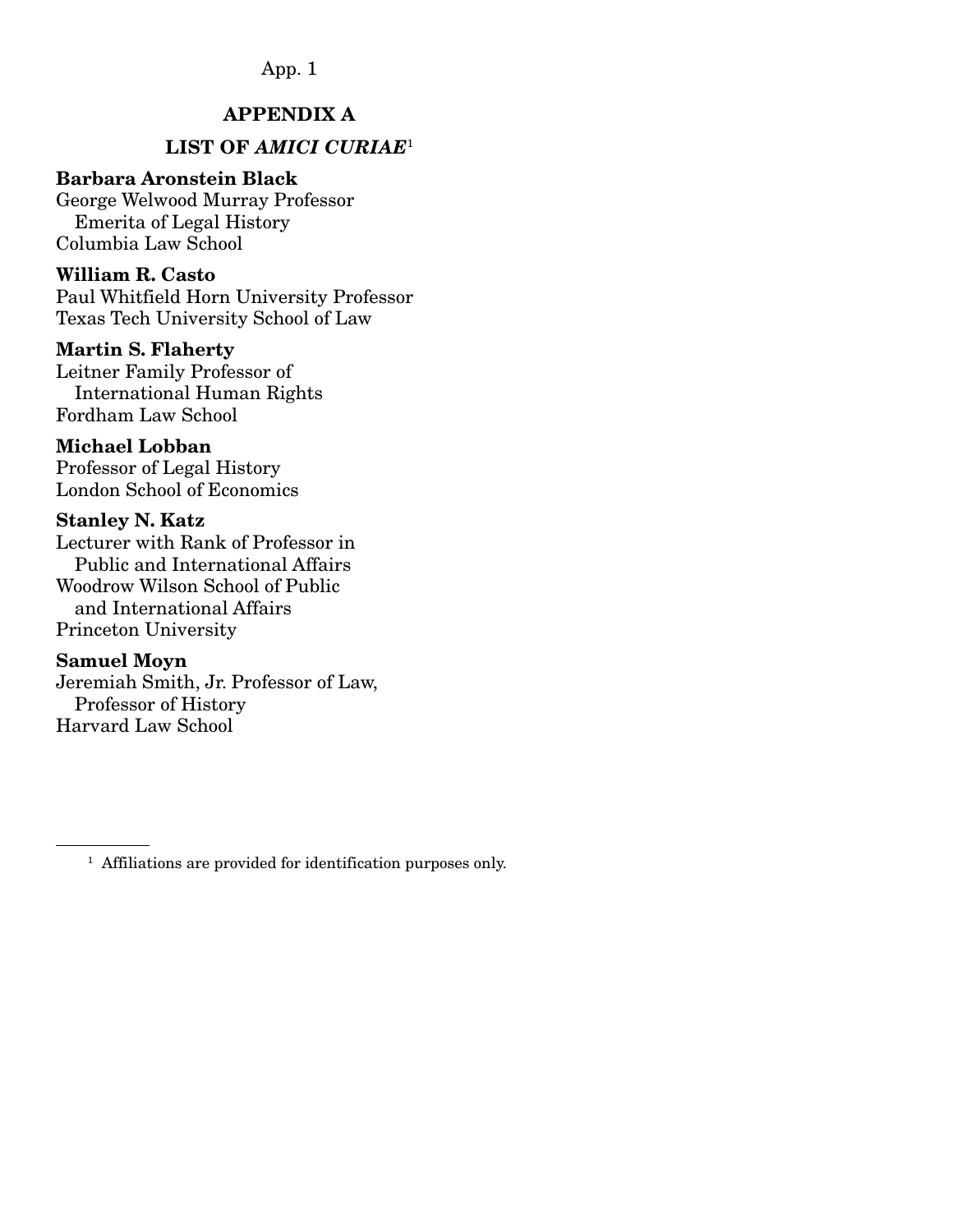#### Anne-Marie Slaughter

Bert G. Kerstetter '66 University Professor of Politics and International Affairs Woodrow Wilson School of Public and International Affairs Princeton University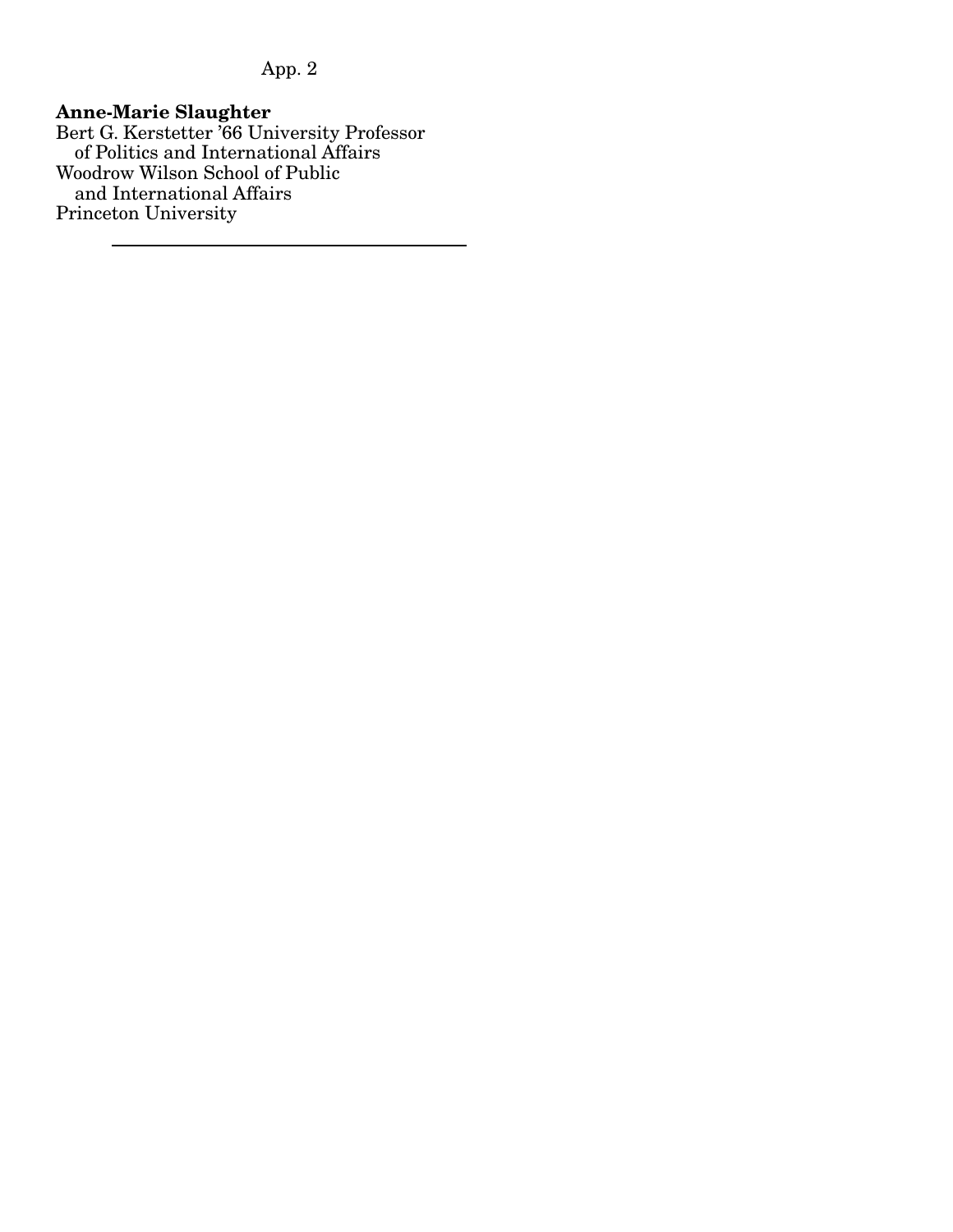#### APPENDIX B

### DELIBERATIONS OF BRITISH EAST INDIA COMPANY COMMITTEE OF CORRESPONDENCE (N.D. CA. 1776)

These Deliberations relate to the British East India Company's litigation strategy in *Rafael v. Verelst*. The Deliberations are found in Correspondence with the Court of Directors and related papers on lawsuits brought by William Bolt's Armenian agents, Harry Verelst Papers, Eur 218/69, India Office Records, British Library, London, UK. The Committee of Correspondence was the Company's chief operating committee and consisted of the Chairman, Deputy Chairman, and senior directors of the Court (i.e., Board) of Directors. Anthony Farrington, *Guide to the records of the India Office Military Department*, IOR L/MIL & L/WS 1 (1982). The Deliberations follow:

Mr. Verelst finding the Armenians had Petitioned the Court of Drs and threatened Prosecutions. Mr. V- in person applied to the Directors but more particularly to the Committee of Correspondence, & requested their Protection should any Prosecution take place against him. Prosecutions were immediately commenced, and on the repetition of Mr. Verelst request, the Committee of Correspondence consisting of [names not inserted]

consulted with Mr. Sayre their Council [sic], as the measures most prudent to be pursued the result of this advice was that Mr. V- should support the Prosecutions in his own name; for this reason that should Damages be given by a Jury, they would be to a less amount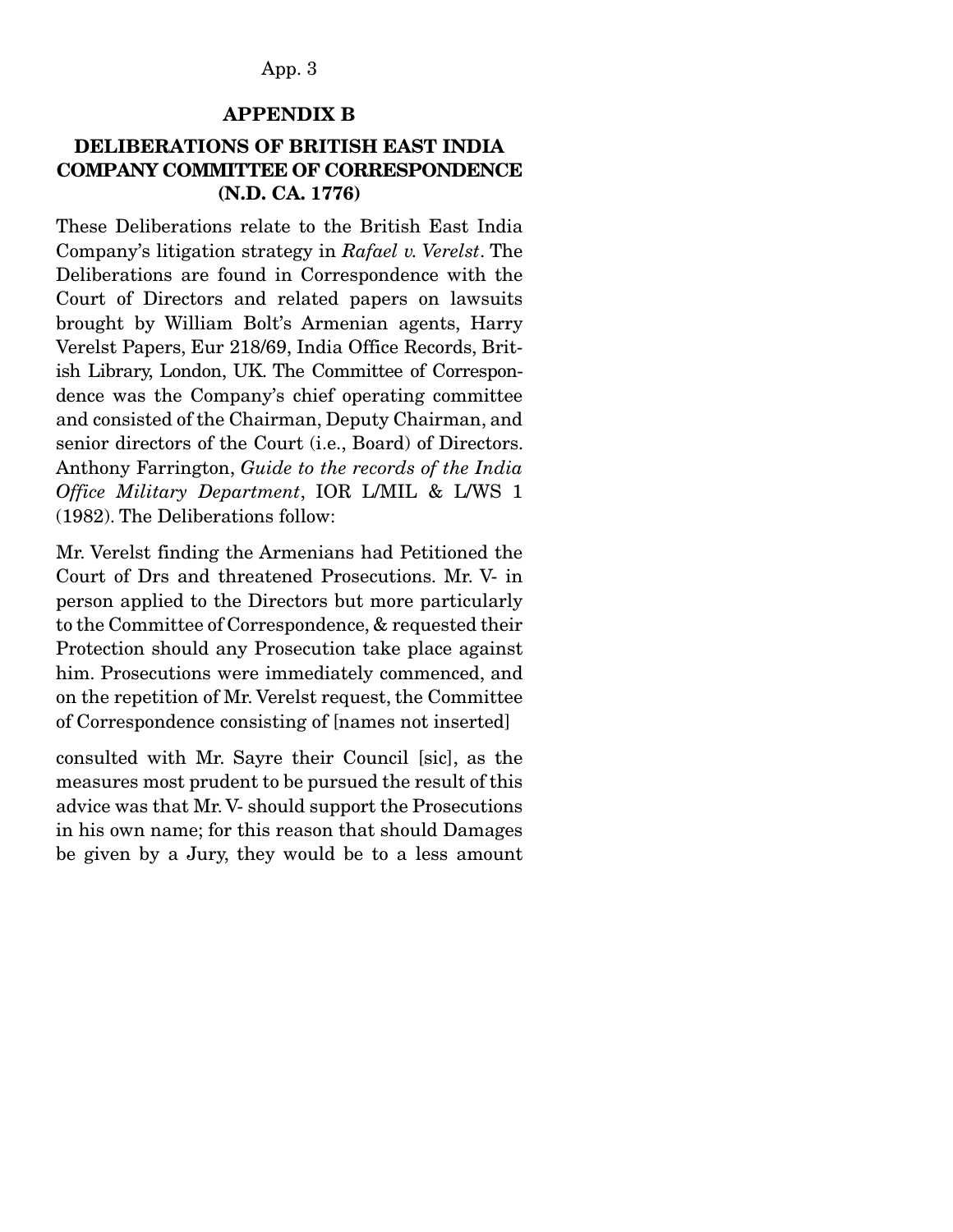against an Individual, than against a Company as a collective body. Mr. V- therefore readily undertook the defence of the Suit under a full confidence from the whole tenor of their conduct & assurances that he should at all times have their firm support & assistance, considering the Cause the Companys & not his own.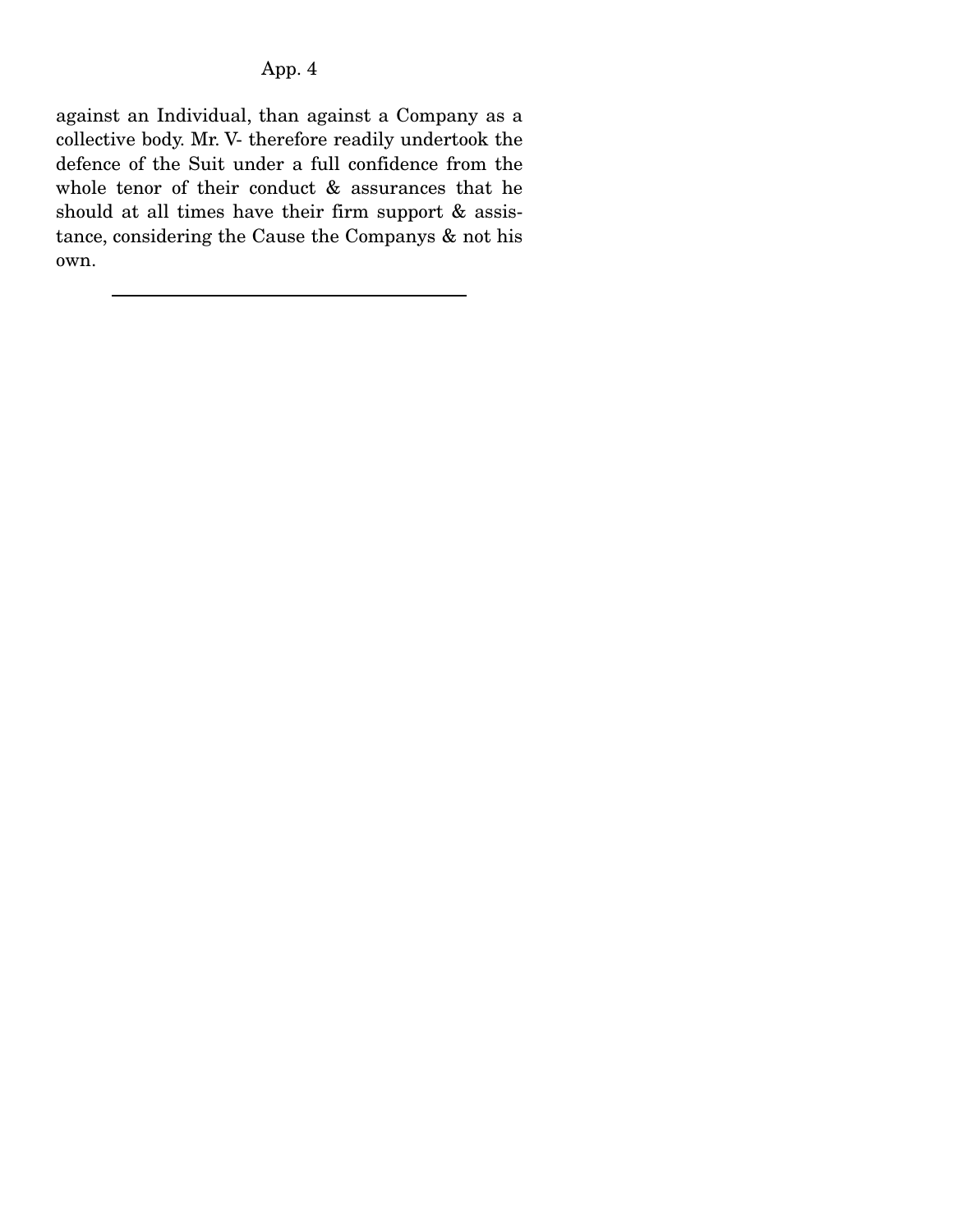#### APPENDIX C

### UPON DEBATE OF THE WHOLE BUSINESS TOUCHING THE BILL OF THE SONS OF GREENHILL AGAINST THE COMPANYE & SIR THOMAS CHAMBER, ATT A COMITTEE FOR LAW SUITES 23 JUNE 1668

This document is from the East India Company: Minutes of the Court of Directors and Court of Proprietors 1599-1858, IOR/B/29, India Office Records, British Library, London, UK. The Committee on Law Suits was one of a number of committees established by the Court of Directors of the East India Company to manage the detailed business of the Court. *See* Martin Moir, *A General Guide to the India Office Records*  (1988).

Att a Comittee for Law Suites 23 June 1668 Present Governor: John Jollife Esq. Sr Andrew Riccard Nicholas Morrice Esq.

Upon Debate of the whole Business touching the Bill of the Sons of Greenhill against the Company & Sir Thomas Chamber. & Mr. Moses was Directed Seriously to consider and advise there-upon, and whether Best for Sir Thomas Chamber to give in his answere Before the Company or after, or that they put in their answeres joyntly togather, and to proceed upon the whole as may be most secure and Advantageous to the Company.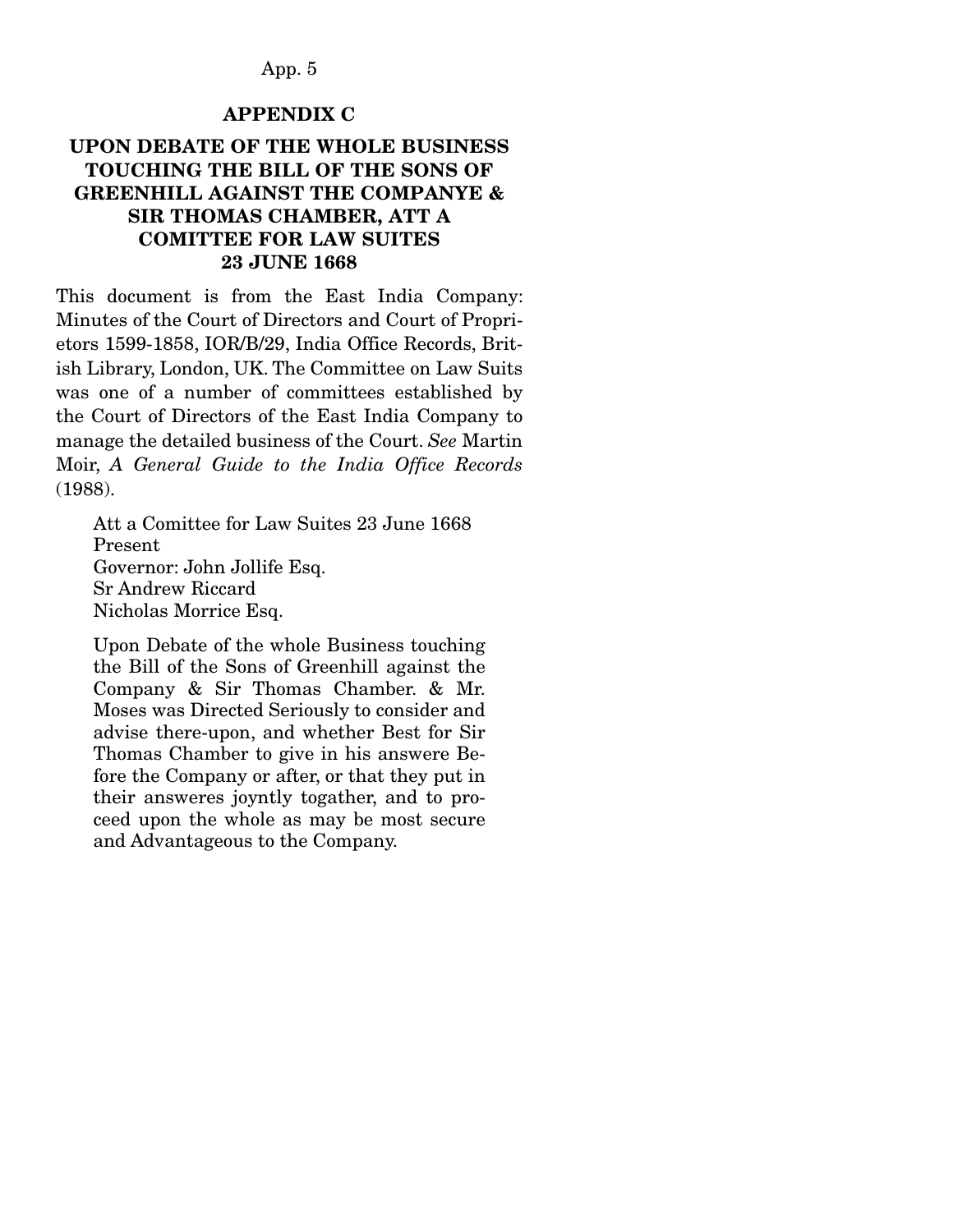The Committee were of opinion that Sir Thomas Chamber doe put in his answer first.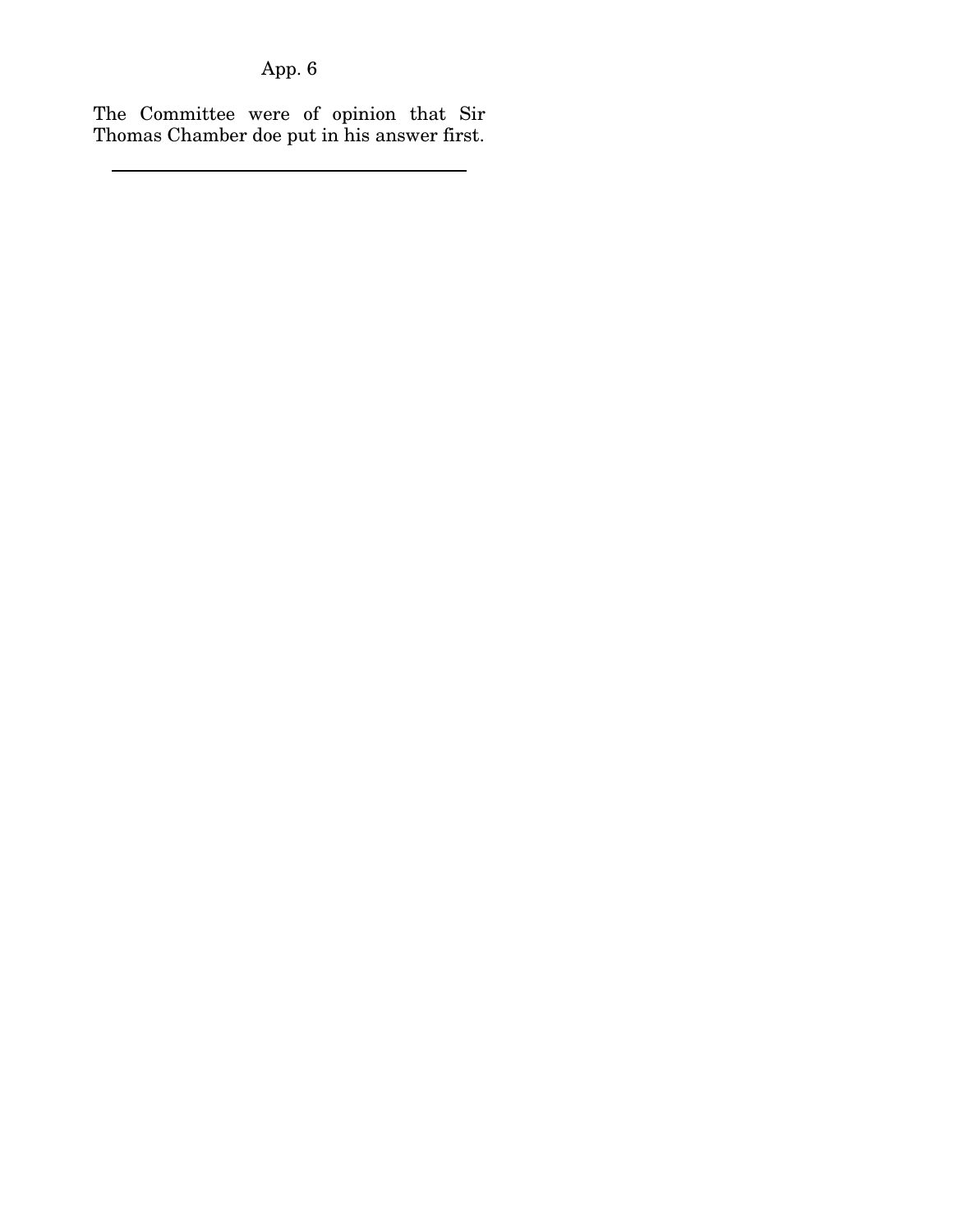#### APPENDIX D

### PAPERS OF HARRY VERELST, EAST INDIA COMPANY SERVANT, BENGAL; GOVERNOR OF BENGAL 1767-69

These documents are found in Correspondence with the Court of Directors and related papers on lawsuits brought by William Bolt's Armenian agents, Harry Verelst Papers, Eur 218/69 ff. 98a-100a, India Office Records, British Library, London, UK.

#### [Page 1]

To the Honble [sic] the Court of Directors for the Affairs of the United Company of Merchants of England trading to the East Indies.

The Memorial of Harry Verelst Esq. late President and Governor of Fort William in Benga[l]

#### Gentlemen

 By the Report of the Committee of Correspondence and Law Suits of the 12th June 1776 on the several Memorials presented to you praying an Indemnification against the Armenian Suits – it appears the Committee were of Opinion that I should be supported by the Company and indemnified from the Damages and Costs given against me in the Actions and also the Costs of defending the same.

 The said Report, with the Commees [sic] Recommendation, was afterwards laid before the Court of Proprietors who were pleased to order the Damages and Costs recovered by